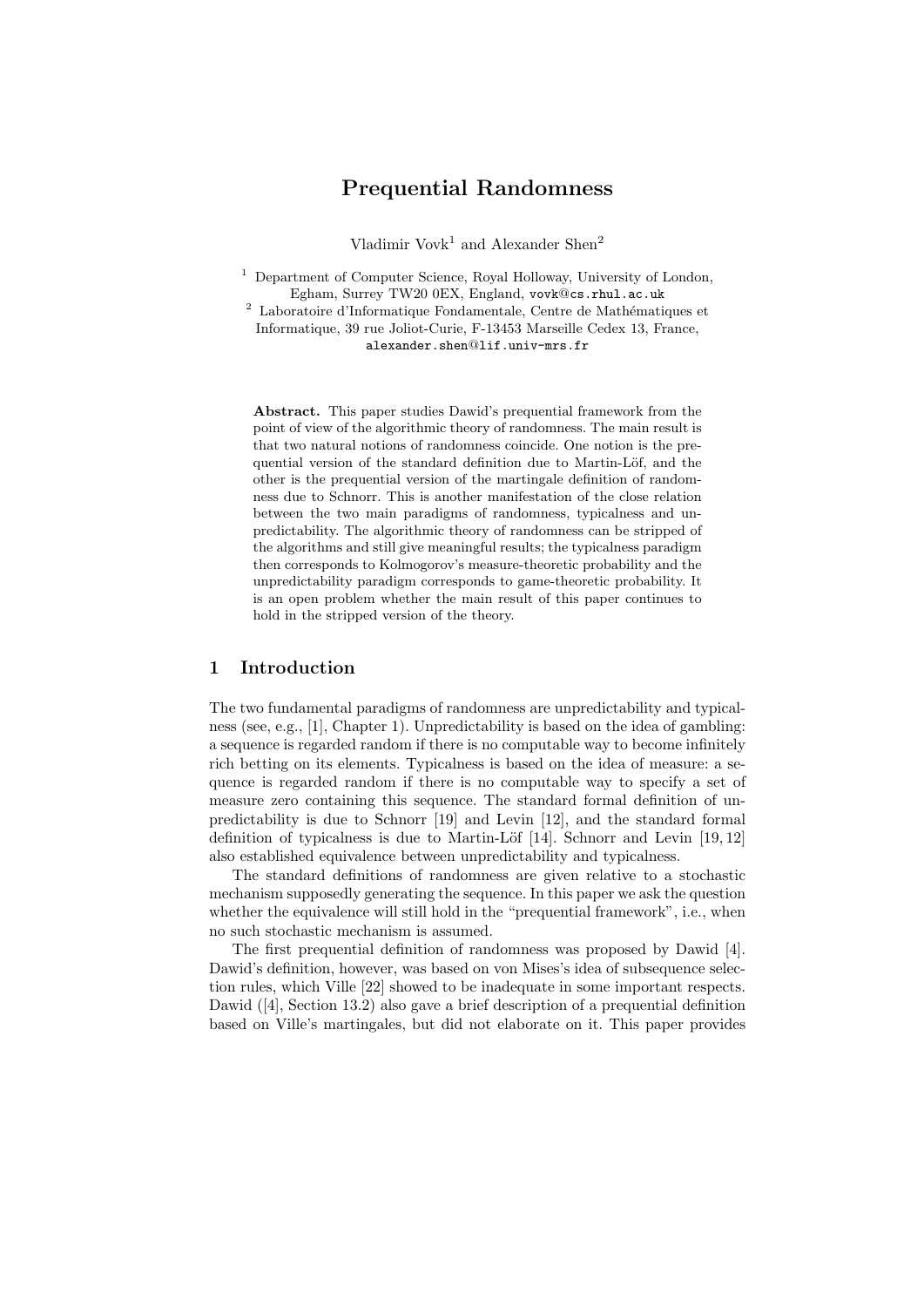the details of this definition, which belongs to the unpredictability paradigm. It also gives a Bayesian definition of typicalness. Its main mathematical result says that the prequential notions of unpredictability and typicalness coincide.

## Prequential framework for randomness

Set  $\Pi := (0,1] \times \{0,1\}^{\infty};$  this will sometimes be referred to as the prequential space. A typical element  $(p_1, y_1, p_2, y_2, ...)$  of  $\Pi$  is interpreted as the record of predictions  $p_1, p_2, \ldots$  output by a forecaster and the observed outcomes  $y_1, y_2, \ldots$ , assumed binary. Intuitively,  $p_n$  is the forecaster's subjective probability that  $y_n = 1$  after having observed  $y_1, \ldots, y_{n-1}$  and taking account of all other information available at the time of issuing the forecast.

Dawid's prequential principle ([3]; it is called "M2" in [4] and "weak prequential principle" in  $[6, 7]$  says that our evaluation of the quality of the forecasts  $p_1, p_2, \ldots$  in light of the observed outcomes  $y_1, y_2, \ldots$  should not depend on the forecaster's probability model (typically, a probability measure describing the forecaster's beliefs about the stochastic mechanism generating the data). The prequential principle is satisfied automatically in our framework, since the prequential space does not involve the forecaster's probability model at all.

In the following two sections we will introduce two different notions of randomness of a sequence  $\pi \in \Pi$ . Intuitively,  $(p_1, y_1, p_2, y_2, \ldots)$  is random if the  $p_n$  are good predictions of  $y_n$ ; slightly more precisely, if there is no computable way to detect inadequacy of  $p_n$ . The first definition, in Section 2, belongs to the unpredictability paradigm and the second, in Section 3, to the typicalness paradigm. The equivalence between the two definitions, which is the main result of the paper, is stated in Section 4 and proved in Section 5. The concluding Section 6 discusses directions for further research.

For understanding the intuitive meaning of our statements, the following intuitive idea of lower semicontinuity will suffice: a function  $f: X \to \mathbb{R}$  is lower semicomputable if there is an algorithm that, for all  $x \in X$  and  $r \in \mathbb{R}$ , will eventually tell us that  $f(x) > r$  if this inequality is indeed true. (Lower semicomputable functions are not necessarily computable as the algorithm can work arbitrarily long.) Understanding the proofs requires precise definitions, as given in, e.g., Appendix A.

# Some other notation

The set of all natural (i.e., positive integer) numbers is denoted  $\mathbb{N}, \mathbb{N} :=$  $\{1, 2, \ldots\}$ ;  $\overline{\mathbb{N}}$  is  $\mathbb N$  extended by adding  $\infty$ . As always,  $\mathbb Q$  and  $\mathbb R$  are the sets of all rational and real numbers, respectively.

Let  $\Omega := \{0,1\}^{\infty}$  be the set of all infinite binary sequences and  $\Omega^{\diamond} := \{0,1\}^*$ be the set of all finite binary sequences. Set  $\Pi^{\diamond} := ([0,1] \times \{0,1\})^*$ . The empty element (sequence of length zero) of both  $\Omega^{\diamond}$  and  $\Pi^{\diamond}$  will be denoted  $\Box$ . In our applications, the elements of  $\Pi^{\diamond}$  will be finite sequences of predictions and outcomes, and the elements of  $\Omega$  and  $\Omega^{\circ}$  will be sequences of outcomes (infinite or finite).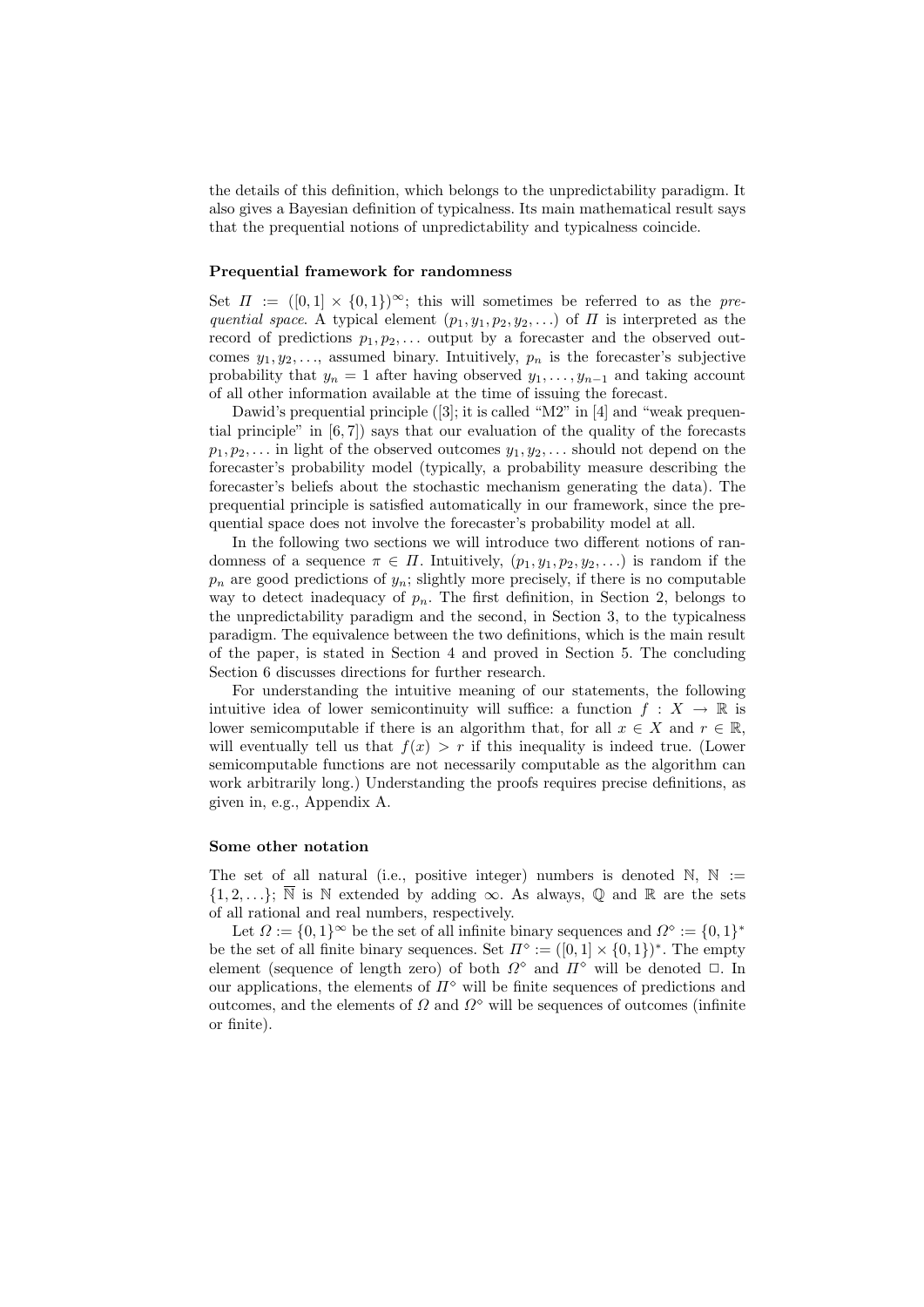For  $x \in \Omega^{\circ}$ , let  $\Gamma_x \subseteq \Omega$  be the set of all infinite continuations of x. Similarly, for  $x \in \Pi^{\circ}$ ,  $\Gamma_x \subseteq \Pi$  is the set of all infinite continuations of x. For each  $\omega =$  $(y_1, y_2, \ldots) \in \Omega$  and  $n \in \mathbb{N}$ , set  $\omega^n := (y_1, \ldots, y_n)$ . Similarly, for each  $\pi =$  $(p_1, y_1, p_2, y_2, \ldots) \in \Pi$  and  $n \in \mathbb{N}$ , set  $\pi^n := (p_1, y_1, \ldots, p_n, y_n)$ .

# 2 Unpredictability

A farthingale is a function  $V : \Pi^{\diamond} \to [0, \infty]$  satisfying

$$
V(p_1, y_1, \dots, p_{n-1}, y_{n-1})
$$
  
=  $(1 - p_n)V(p_1, y_1, \dots, p_{n-1}, y_{n-1}, p_n, 0)$   
+  $p_nV(p_1, y_1, \dots, p_{n-1}, y_{n-1}, p_n, 1)$  (1)

for all n and all  $(p_1, y_1, p_2, y_2, ...) \in \Pi$ . If we replace "=" by " $\geq$ " in (1), we get the definition of superfarthingales. These are prequential versions of the standard notions of martingale and supermartingale; we are following the terminology of [7].

The value of a farthingale can be interpreted as the capital of a gambler betting according to the odds announced by the forecaster. In the case of superfarthingales, the gambler is allowed to throw away part of his capital.

**Lemma 1.** Let  $V$  be the class of all non-negative lower semicomputable superfarthingales V with initial value  $V(\square) = 1$ . There exists a largest superfarthingale in  $V$  to within a constant factor.

*Proof.* Fix a universal sequence of lower semicomputable functions  $f_1, f_2, \ldots$  on  $\Pi^{\diamond}$  (see Lemma 6 in Appendix A). It is easy to construct a new computable sequence of semicontinuous functions  $f'_1, f'_2, \ldots$  such that each of  $f'_l$  is a superfarthingale in V and that  $f'_l = f_l$  whenever  $f_l$ P thingale in  $V$  and that  $f'_l = f_l$  whenever  $f_l$  is already in  $V$ ,  $l \in \mathbb{N}$ . Then  $\sum_{l=1}^{\infty} 2^{-l} f'_l$  will be a largest superfarthingale in  $V$ .

Let us fix a largest superfarthingale  $U$  in  $V$  and call it the *universal* superfarthingale. A sequence  $\pi \in \Pi$  is unpredictable if  $U(\pi^n)$  stays bounded as  $n \to \infty$ . The following lemma gives an equivalent definition of unpredictable sequences.

**Lemma 2.** A sequence  $\pi \in \Pi$  is unpredictable if and only if  $U(\pi^n)$  does not tend to infinity as  $n \to \infty$ .

Proof. Following the proof of Lemma 3.1 in [21], we can construct a superfarthingale  $V \in \mathcal{V}$  such that  $\liminf_{n \to \infty} V(\pi^n) = \infty$  whenever  $\sup_n U(\pi^n) = \infty$ . (Therefore,  $\liminf_{n\to\infty} U(\pi^n) = \infty$  whenever  $\sup_n U(\pi^n) = \infty$ .) Indeed, for each  $m \in \mathbb{N}$ , the function  $U : \Pi^{\diamond} \to [0, \infty)$  defined by

$$
U^m(x) := \begin{cases} 2^m & \text{if } U(y) > 2^m \text{ for some prefix } y \text{ of } x \\ U(x) & \text{otherwise} \end{cases}
$$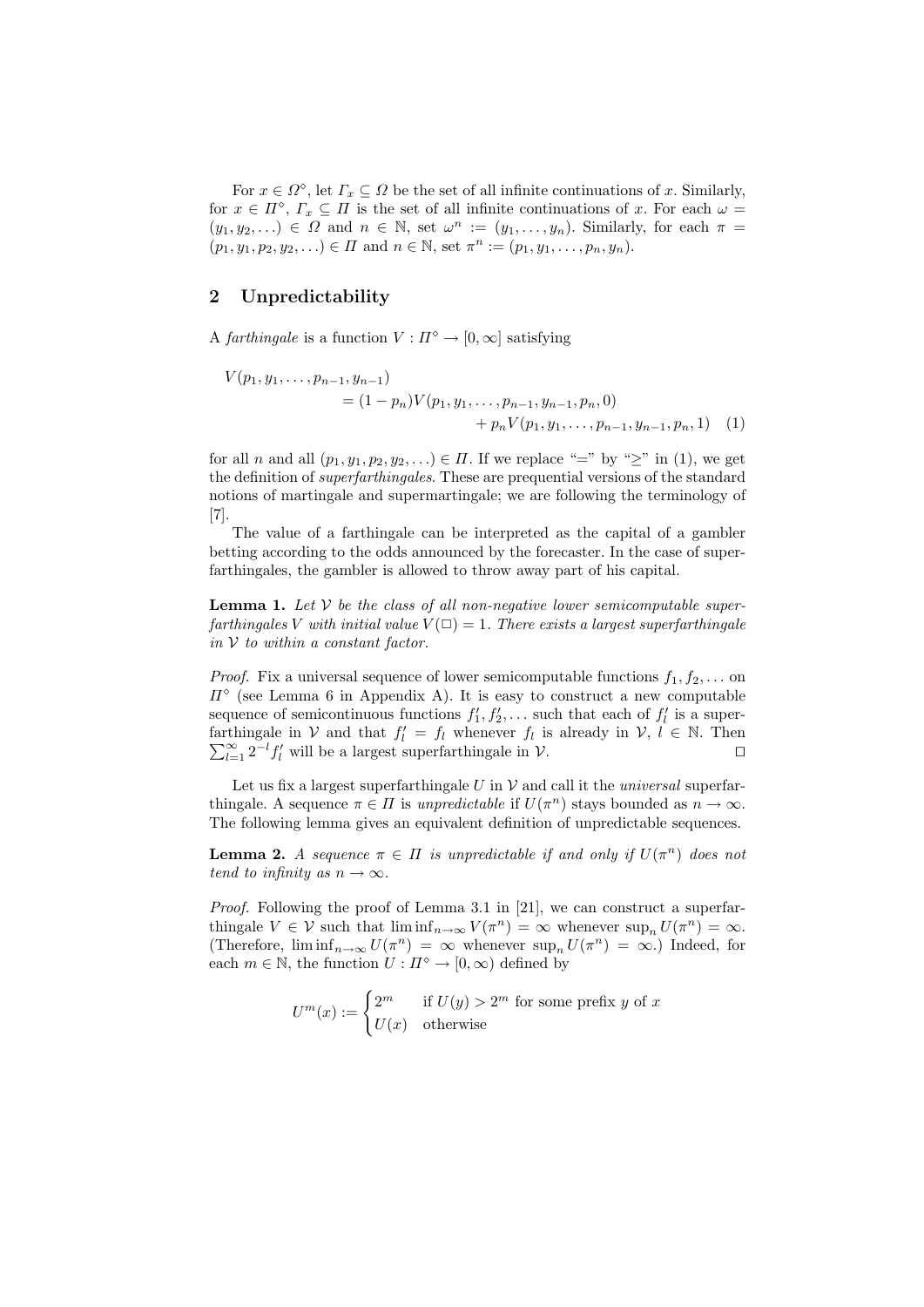is a superfarthingale; it is clear that it is lower semicomputable and so belongs to V. Since  $U^1, U^2, \ldots$  is a computable sequence of lower semicontinuous functions, we can set

$$
V:=\sum_{m=1}^\infty 2^{-m}U^m.\qquad\square
$$

# 3 Typicalness

We can also adapt the standard definition of typicalness to the prequential framework. First we give an informal version of the definition.

A forecasting system is a function  $\phi : \Omega^{\diamond} \to [0,1]$ . Let  $\Phi$  be the set of all forecasting systems. For each  $\phi \in \Phi$  there exists a unique probability measure  $\mathbb{P}_{\phi}$  on  $\Omega$  such that, for each  $x \in \Omega^{\diamond}$ ,  $\mathbb{P}_{\phi}(\Gamma_{x}) = \phi(x) \mathbb{P}_{\phi}(\Gamma_{x})$ . (In other words, such that  $\phi(x)$  is a version of the conditional probability, according to  $\mathbb{P}_{\phi}$ , that  $x$  will be followed by 1.) The notion of a forecasting system is close to that of a probability measure on  $\Omega$ : the correspondence  $\phi \mapsto \mathbb{P}_{\phi}$  becomes an isomorphism if we only consider forecasting systems taking values in the open interval  $(0, 1)$ and probability measures taking positive values on the sets  $\Gamma_x, x \in \Omega^{\diamond}$ .

Informally, we say that a sequence  $\omega \in \Omega$  is *typical* w.r. to a forecasting system  $\phi$  if it is typical (i.e., random in the sense of Martin-Löf [14]) w.r. to  $\mathbb{P}_{\phi}$ when  $\phi$  is given as an oracle. We will formalize "given as an oracle" using some simplest notions of effective topology (see Appendix A). The following definition is a version of Levin's "uniform test of randomness" [13, 9].

Definition 1. A uniform test of typicalness is a lower semicomputable function  $T: \Omega \times \Phi \to \overline{\mathbb{N}}$  such that, for all  $\phi \in \Phi$  and all  $m \in \mathbb{N}$ ,

$$
\mathbb{P}_{\phi}\{\omega \in \Omega \mid T(\omega,\phi) \ge m\} \le 2^{-m}.
$$
 (2)

Intuitively,  $T(\omega, \phi)$  is the number of anomalies (measured in bits, according to (2)) discovered in  $\omega$  w.r. to  $\phi$ . The requirement of lower semicomputability means that the anomalies have to be genuine: a discovery of anomaly can never be undone.

Lemma 3. There exists a largest, to within an additive constant, test of typicalness. In other words, there exists a test of typicalness T such that, for any other test of typicalness T', there exists a constant C such that, for any  $(\omega, \phi) \in \Omega \times \Phi$ ,

$$
T(\omega, \phi) \geq T'(\omega, \phi) - C.
$$

*Proof.* The proof is similar to the standard one given by Martin-Löf  $[14]$ ; it will, however, crucially depend on the compactness of  $\Phi$ , as in [13]. For each set  $G \subseteq \Omega \times \Phi$  and each  $\phi \in \Phi$  we will use the notation

$$
G[\phi] := \{ \omega \in \Omega \mid (\omega, \phi) \in G \}
$$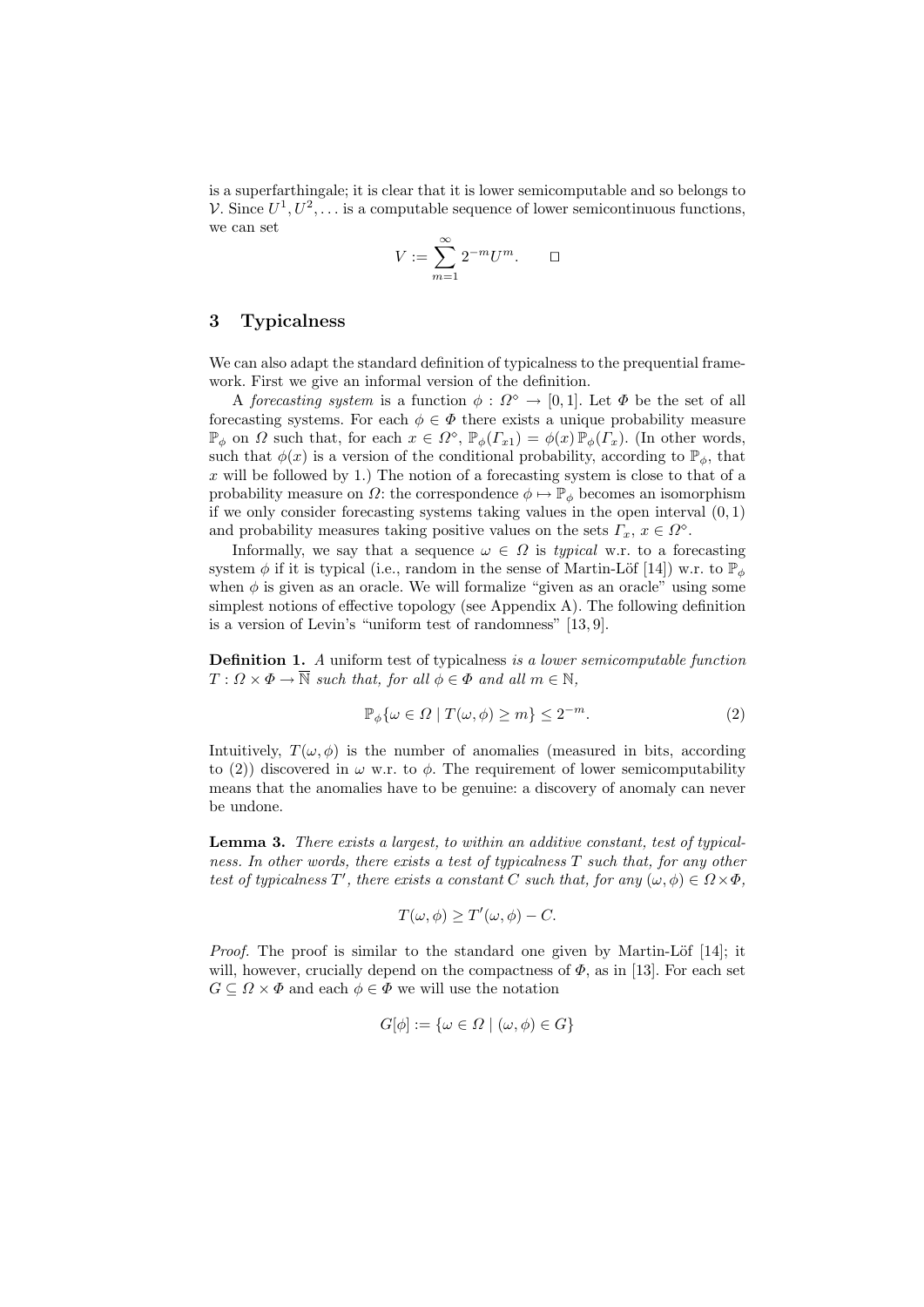for the  $\phi$ -cut of G. A convenient alternative representation of a test of typicalness T is as a computable sequence of nested open sets  $G_1 \supseteq G_2 \supseteq \cdots$  in  $\Omega \times \Phi$  such that

$$
\mathbb{P}_{\phi}(G_m[\phi]) \le 2^{-m} \tag{3}
$$

for all  $\phi \in \Phi$  and  $m \in \mathbb{N}$ . It is easy to see that the representations are indeed equivalent: when given T we can set  $G_m := \{(\omega, \phi) | T(\omega, \phi) \geq m\}$ , and when given  $G_1, G_2, \ldots$ , we can set  $T(\omega, \phi) := \max\{m \mid (\omega, \phi) \in G_m\}$ . Such sequences  $G_1, G_2, \ldots$  will also be referred to as tests of typicalness (dropping the word "uniform").

Let  $G_{l,m}$  be a universal computable family of sequences of open sets (cf. Lemma 5 in Appendix A). Put  $G'_{l,m} := \bigcap_{i=1}^m G_{l,i}$ , so that  $G'_{l,m}$  is a computable family of nested sequences of open sets containing all nested computable sequences of open sets. We can further "trim" each  $G'_{l,m}$  to  $G''_{l,m}$  so that:

$$
\begin{aligned} &-\mathbb{P}_{\phi}(G_{l,m}^{\prime\prime}[\phi])\leq 2^{-m}\text{ for all }\phi\in\varPhi;\\ &-G_{l,m}^{\prime\prime}=G_{l,m}^{\prime}\text{ whenever }\mathbb{P}_{\phi}(G_{l,m}^{\prime}[\phi])<2^{-m}\text{ for all }\phi\in\varPhi. \end{aligned}
$$

Indeed, let  $G'_{l,m} = \bigcup \{U_k \mid (l,m,k) \in A\}$  be the representation of  $G'_{l,m}$  as the union of basic sets. Set  $H_K := \bigcup \{U_k \mid (l, m, k) \in A, k \leq K\}$ , so that  $H_1, H_2, \ldots$ is a non-decreasing sequence of simple sets whose union is  $G'_{l,m}$ . Remember that, by (15),  $\overline{H_K} \subseteq G'_{l,m}$ . We may "quarantine" new  $H_K$  until they are "cleared", i.e.,

$$
\forall \phi \in \Phi : \mathbb{P}_{\phi}(\overline{H_K}[\phi]) < 2^{-m} \tag{4}
$$

is established. The open set  $G''_{l,m}$  is defined as the union of the  $H_K$  that are cleared.

Let us check that condition (4) can indeed be eventually established by a computable procedure when it is satisfied. Suppose (4) is satisfied. The set

$$
S := \left\{ \phi \in \Phi \mid \mathbb{P}_{\phi}(\overline{H_K}[\phi]) < 2^{-m} \right\}
$$

is effectively open, so that we can effectively generate a sequence of basic sets  $U'_{k} \subseteq \Phi$  whose union is S. By the compactness of  $\Phi$ , already a finite number of  $U'_k$  will cover S when  $S = \Phi$ , and so (4) can be established in a computable manner.

Therefore, we can list all tests of typicalness, in the following sense: there is a computable sequence  $(G''_{l,m})_{m=1}^{\infty}$ ,  $l = 1, 2, ...,$  of tests of typicalness that contains all "strict" tests of typicalness (i.e., those satisfying the required inequality with " $\lt$ " instead of " $\leq$ "). To obtain a largest test of typicalness  $G_m$ , it suffices to set

$$
G_m:=\cup_{l=1}^{\infty}G_{l,m+l}.
$$

Indeed, the computability of the sequence of open sets  $G_m$  is obvious,

$$
\mathbb{P}_{\phi}(G_m[\phi]) \le \sum_{l=1}^{\infty} \mathbb{P}_{\phi}(G_{l,m+l}[\phi]) \le \sum_{l=1}^{\infty} 2^{-m-l} = 2^{-m}, \quad \forall \phi \in \Phi, \forall m \in \mathbb{N},
$$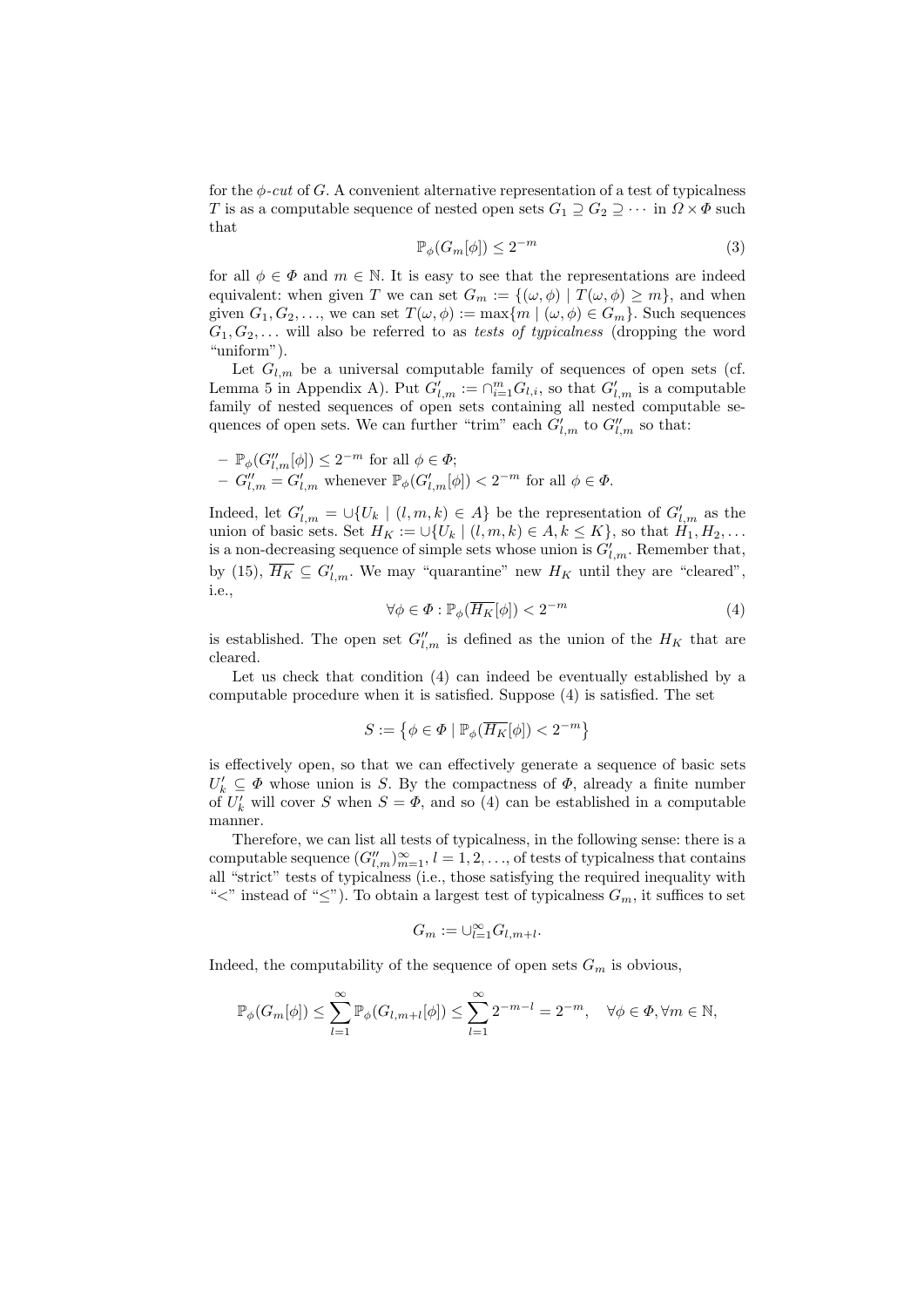and, for each  $l \in \mathbb{N}$ ,

 $T(\omega, \phi) = \max\{m \mid (\omega, \phi) \in G_m\} \geq \max\{m \mid (\omega, \phi) \in G_{l,m+l}\} = T_l(\omega, \phi) - l,$ 

where T is the functional representation of the test  $(G_m)_{m=1}^{\infty}$  and  $T_l$  is the functional representation of the test  $(G_{l,m})_{m=1}^{\infty}$ .

Let us fix a largest uniform test of typicalness  $T$  and call it the *universal* test of typicalness. A sequence  $\omega \in \Omega$  is said to be typical w.r. to  $\phi \in \Phi$  if  $T(\omega, \phi) < \infty$ .

**Definition 2.** We say that  $\pi = (p_1, y_1, p_2, y_2, ...) \in \Pi$  is typical if there exists a forecasting system  $\phi$  such that  $(y_1, y_2, \ldots)$  is typical w.r. to  $\phi$  and  $\phi$  agrees with  $\pi$ , in the sense that  $p_n = \phi(y_1, \ldots, y_{n-1})$  for all n.

# 4 Main result

**Theorem 1.** A sequence  $\pi \in \Pi$  is unpredictable if and only if it is typical.

This theorem will be proved in the next section. The proof will be based on Levin's [13] ideas (see also [9]).

The philosophical significance of Theorem 1 is that it establishes the equivalence of the purely prequential and Bayesian viewpoints in the framework of the algorithmic theory of randomness. The definition of typicalness is Bayesian, in that the forecaster is modelled as a coherent decision maker, computing his forecasts by conditioning a probability measure; rejecting the forecasts is the same as rejecting all probability measures that could have produced those forecasts. The definition of unpredictability is purely prequential, in that it does not see any probability measures behind the forecasts; the latter are used for testing directly.

A simple corollary of Theorem 1 is the following observation:

**Corollary 1.** Let  $\phi$  be a computable forecasting system. A binary sequence  $(y_1, y_2, \ldots)$  is random w.r. to  $\mathbb{P}_{\phi}$  in the sense of Martin-Löf if and only if the sequence  $(p_1, y_1, p_2, y_2, \ldots)$  is unpredictable (equivalently, typical), where  $p_n := \phi(y_1, \ldots, y_{n-1}), n \in \mathbb{N}.$ 

Therefore, the prequential notions of unpredictability and typicalness generalize Martin-Löf's notion of randomness.

Remark 1. Notice that we have never assumed that the past observations  $y_1, \ldots, y_{n-1}$  are the only information available to the forecaster when choosing the prediction  $p_n$  for the next outcome  $y_n$ . The forecaster is allowed to (and typically does) use all kinds of "side information" in addition to the past observations. It is easy to extend all our definitions and results to the case where some of this side information,  $x_n$ , is also known to the gambler. (As in [4], Section 9.) As an example, the definition of a superfarthingale, (1), becomes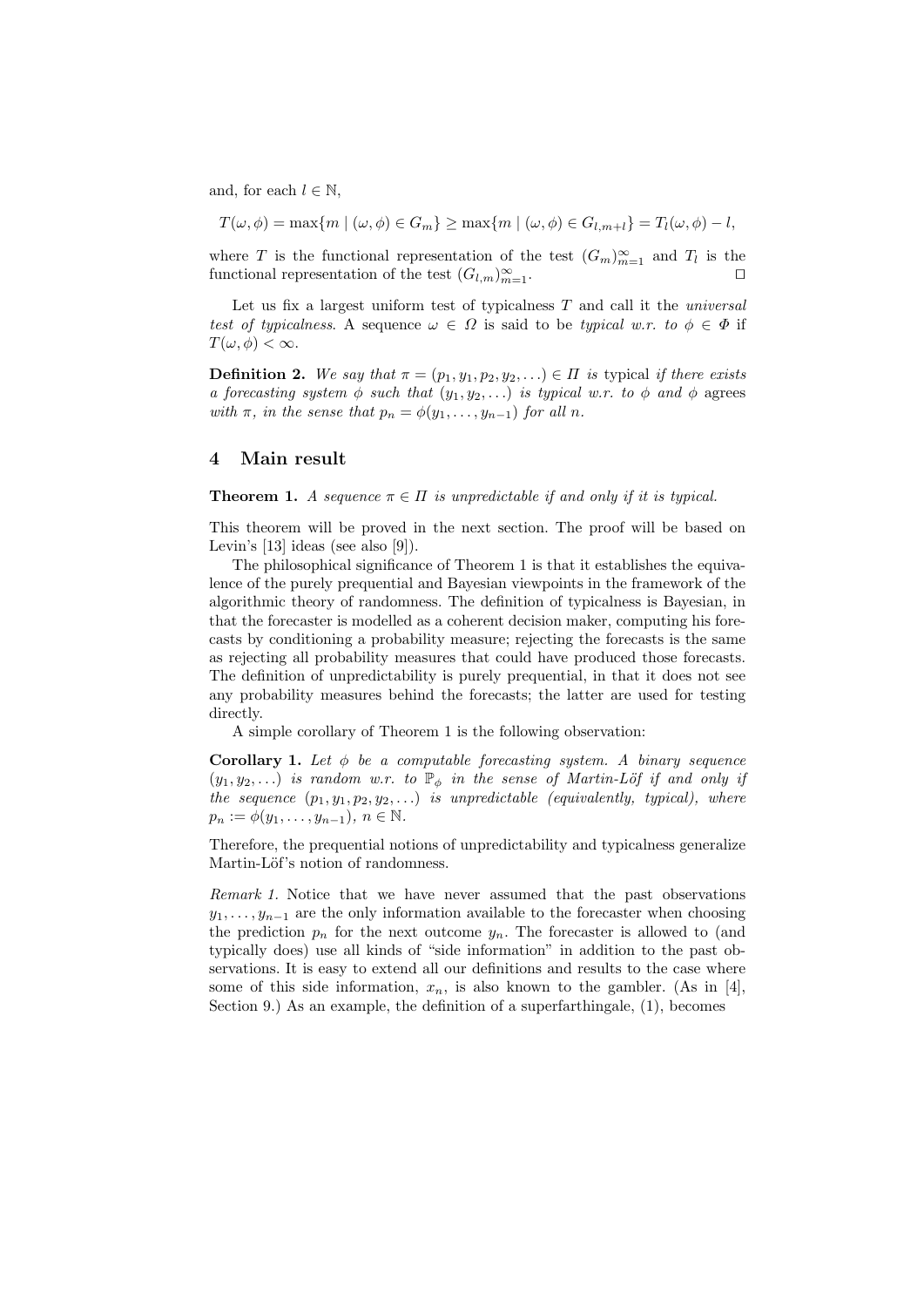$$
V(x_1, p_1, y_1, \dots, x_{n-1}, p_{n-1}, y_{n-1})
$$
  
=  $(1-p_n)V(x_1, p_1, y_1, \dots, x_{n-1}, p_{n-1}, y_{n-1}, x_n, p_n, 0)$   
+  $p_n V(x_1, p_1, y_1, \dots, x_{n-1}, p_{n-1}, y_{n-1}, x_n, p_n, 1).$ 

Remark 2. Since we do not record side information in the main part of this paper, the forecasting systems that we consider are never assumed computable: even if the forecaster computes each forecast from the past outcomes and the side information, typically the forecast cannot be computed from the past outcomes alone. It is not even obvious that the notion of a forecasting system  $\phi$  as we defined it (a function of past outcomes) is meaningful. It involves the following controversial picture along the lines of Pearl's "local surgeries". To elicit the value of the function  $\phi$  on a binary sequence  $y_1, \ldots, y_n$ , we act as follows. First we wait until the nature produces the first piece of side information  $x_1$  and, in response, the forecaster produces  $p_1$ . Then we perform a "local surgery" replacing the nature's outcome by  $y_1$  (if it is different from  $y_1$ ). Now the nature produces  $x_2$ and the forecaster produces  $p_2$ . Another local surgery replaces the outcome by  $y_2$ . Etc. Finally, the forecaster produces  $p_n$ , which is taken to be the value of  $\phi$  on  $y_1, \ldots, y_n$ . According to Theorem 1, this philosophically questionable approach (see, e.g., Section 4 of Pearl's response in [18] and Dawid's and Shafer's critique of Pearl's use of counterfactuals) leads to the same notion of randomness as the philosophically immaculate approach of Section 2.

Remark 3. There is a feature of our definition of typicalness which some readers might find counterintuitive. Consider a sequence  $(p_1, y_1, p_2, y_2, \ldots) \in \Pi$  generated from the Markov chain  $\mathbb{P}_{\phi_{\text{Mark}}}$ , where

$$
\phi_{\text{Mark}}(y_1, \dots, y_n) := \begin{cases} 1/3 & \text{if } n > 0 \text{ and } y_n = 0 \\ 2/3 & \text{if } n > 0 \text{ and } y_n = 1 \\ 1/2 & \text{if } n = 0 \end{cases}
$$
 (5)

for all  $(y_1, \ldots, y_n) \in \Omega^{\diamond}$ . Therefore,  $p_1 = 1/2$ ,  $y_n$  is obtained by tossing a biased coin so that  $y_n = 1$  with probability  $p_n$ ,  $n = 1, 2, \ldots$ , and  $p_n = 1/3$  or  $p_n = 2/3$ according to whether  $y_{n-1} = 0$  or  $y_{n-1} = 1$ ,  $n = 2, 3, \ldots$ . When will the universal test of typicalness declare such a sequence untypical? Of course, this will always happen if the test is given the sequence of forecasts  $(p_1, p_2, \ldots)$ : the sequence of outcomes  $(y_1, y_2, \ldots)$  is computable from  $(p_1, p_2, \ldots)$   $(y_1$  is determined by  $p_2, y_2$  is determined by  $p_3$ , etc.) but the set  $\{(y_1, y_2, \ldots)\}\)$  has measure zero. According to our definition of typicalness at the end of Section 3, for the sequence  $(p_1, y_1, p_2, y_2, \ldots)$  to be typical there should *exist* a forecasting system  $\phi$  such that  $p_1, p_2, \ldots$  are produced by  $\phi$  along the sequence  $(y_1, y_2, \ldots)$  and such that  $(y_1, y_2, ...)$  is typical w.r. to  $\phi$ . This works because we can choose a  $\phi$  that "hides"  $(p_1, p_2, \ldots)$  very well: the Markov forecasting system (5) will do so. The quantifier "exist" is essential: it cannot be replaced by "for all". In particular, we cannot take as  $\phi$  Dawid's ([5], Section 7.3) prequential model

$$
\phi_{\text{preq}}(x) := p_n, \quad \forall n \in \mathbb{N}, \forall x \in \Omega^{n-1}.
$$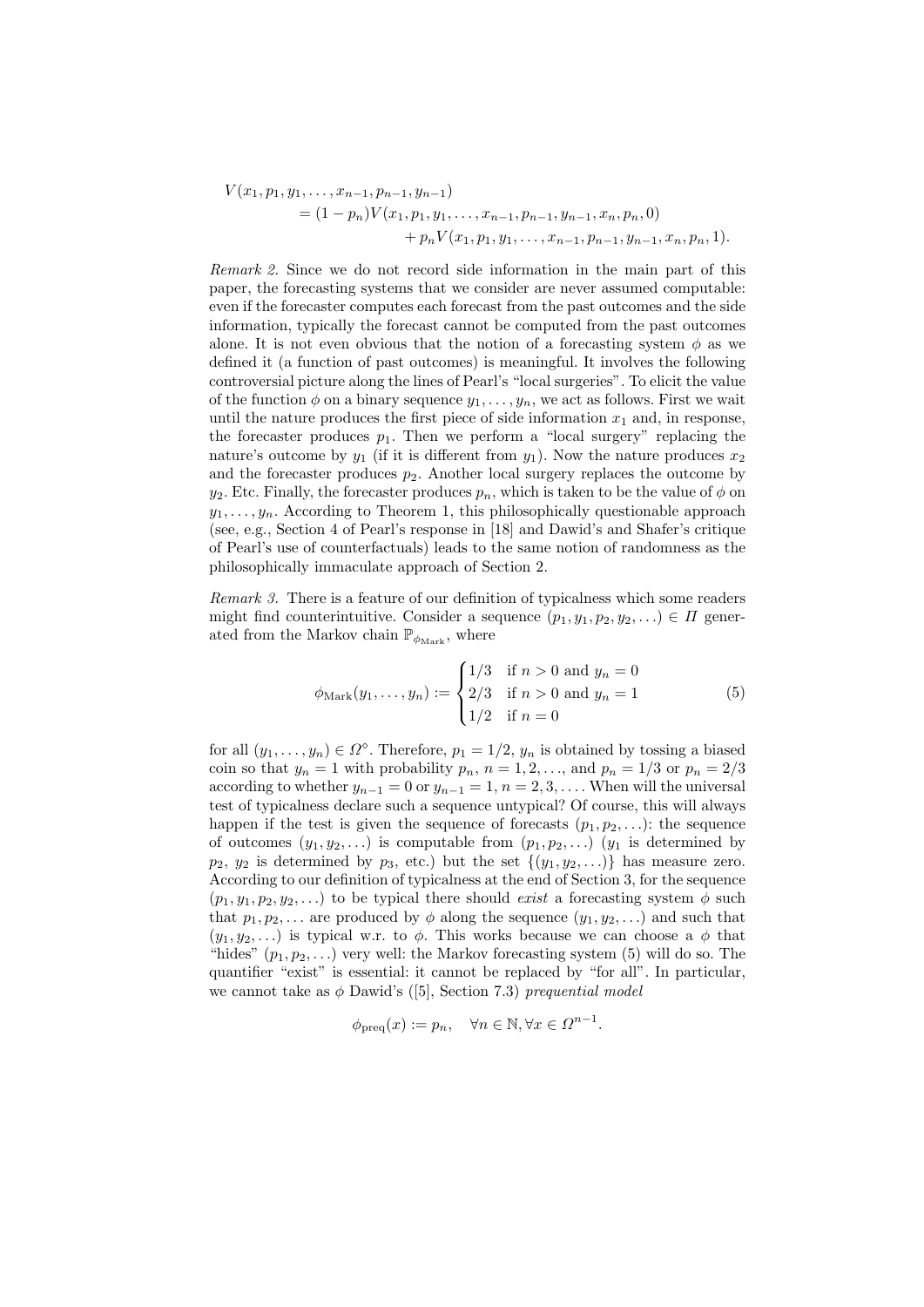The problem is that the prequential model is too honest and does not try to hide the  $p_n$  at all; consequently,  $T((y_1, y_2, \ldots), \phi_{\text{preq}}) = \infty$ , where T is the universal test of typicalness. This is a manifestation of the fact that the universal test of typicalness violates Dawid's strong prequential principle [6, 7], which recommends, roughly, the following procedure for testing agreement between  $(p_1, p_2, \ldots)$  and  $(y_1, y_2, \ldots)$ . Choose a test of typicalness  $T(\omega, \phi)$  that depends on  $(\omega, \phi)$  only via  $(\omega, \phi(\omega))$ , where  $\phi(\omega)$  is the sequence of forecasts made by  $\phi$ on  $\omega$  (cf. (7) in the proof of Theorem 1 below). There might be some restrictions (regarded as mild in a given context) on the class of forecasting systems  $\phi$  considered. Now the disagreement between  $(p_1, p_2, \ldots)$  and  $(y_1, y_2, \ldots)$  can be defined as  $T(\omega, \phi)$  being large, where  $\phi$  is any forecasting system that agrees with  $(p_1, y_1, p_2, y_2, \ldots)$ . It does not matter which  $\phi$  is chosen; e.g., the prequential model will do.

# 5 Proof of Theorem 1 and Corollary 1

The proof of the theorem will depend on a fundamental result called Ville's inequality. Let  $\phi$  be a forecasting system. A martingale w.r. to  $\phi$  is a function  $V: \Omega^{\diamond} \to [0, \infty]$  satisfying

$$
V(x) = (1 - \phi(x))V(x, 0) + \phi(x)V(x, 1)
$$
\n(6)

for all  $x \in \Omega^{\circ}$ . If we replace "=" by "≥" (respectively, "≤") in (6), we get the definition of a *supermartingale* (respectively, *submartingale*) w.r. to  $\phi$ .

**Proposition 1 (Ville's inequality, [22], p. 100).** If  $\phi$  is a forecasting system, V is a non-negative supermartingale w.r. to  $\phi$  with initial value  $V(\Box) = 1$ , and  $C>0$ ,

$$
\mathbb{P}_{\phi}\left\{\omega \in \Omega \mid \sup_{n} V(\omega^{n}) \ge C\right\} \le \frac{1}{C}.
$$

Fix  $\pi \in \Pi$ .

#### Part "if" of Theorem 1

Suppose  $\pi$  is not unpredictable. Then  $\pi \in G_m$  for all  $m \in \mathbb{N}$ , where

$$
G_m := \{ \pi \in \Pi \mid \exists n : U(\pi^n) > 2^m \}
$$

and  $U$  is the universal superfarthingale.

We will not distinguish between  $(p_1, y_1, p_2, y_2, \ldots) \in \Pi$  and the pair of sequences  $((p_1, p_2, \ldots), (y_1, y_2, \ldots)) \in [0, 1]^\infty \times \Omega$ . For  $\phi \in \Phi$  and  $\omega = (y_1, y_2, \ldots) \in$  $\Omega$  we set

$$
\phi(\omega) := (\phi(\square), \phi(y_1), \phi(y_1, y_2), \ldots) \in [0, 1]^\infty.
$$
\n(7)

The mapping  $(\omega, \phi) \mapsto \phi(\omega)$  from  $\Omega \times \Phi$  to  $[0, 1]^\infty$  is continuous. Therefore, the mapping  $(\omega, \phi) \mapsto (\phi(\omega), \omega)$  from  $\Omega \times \Phi$  to  $\Pi$  is also continuous. Therefore, the set

$$
G'_m := \{(\omega, \phi) \mid (\phi(\omega), \omega) \in G_m\}
$$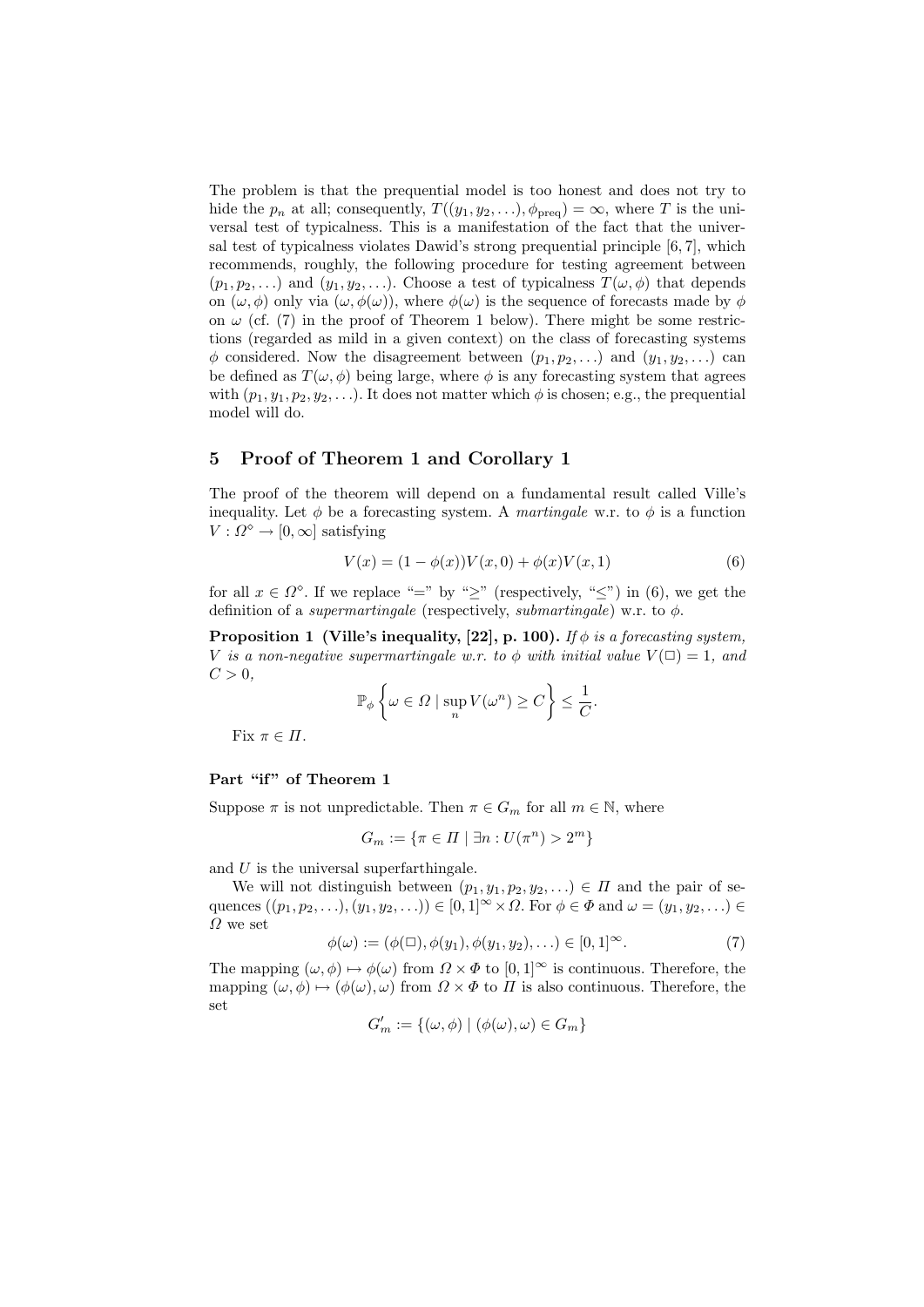is open.

Let us check that  $G'_m$  is a test of typicalness. The computability requirement is obvious. Fix  $m \in \mathbb{N}$  and  $\phi \in \Phi$ . To check (3), i.e.,  $\mathbb{P}_{\phi}(G'_{m}[\phi]) \leq 2^{-m}$  in the current notation, notice that the function  $U^{\phi}$ :  $\Omega^{\diamond} \to [0,\infty]$  defined by

$$
U^{\phi}(y_1,\ldots,y_n) := U(\phi(\Box),y_1,\phi(y_1),y_2,\ldots,\phi(y_1,\ldots,y_{n-1}),y_n)
$$

is a martingale w.r. to  $\phi$ . Now Ville's inequality implies

$$
\mathbb{P}_{\phi}(G'_{m}[\phi]) = \mathbb{P}_{\phi} \left\{ \omega \in \Omega \mid (\omega, \phi) \in G'_{m} \right\} = \mathbb{P}_{\phi} \left\{ \omega \in \Omega \mid (\phi(\omega), \omega) \in G_{m} \right\}
$$

$$
= \mathbb{P}_{\phi} \left\{ \omega \in \Omega \mid \exists n : U^{\phi}(\omega^{n}) > 2^{m} \right\} \leq 2^{-m}, \quad \forall \phi \in \Phi.
$$

Suppose  $\pi$  is not only unpredictable but also typical. Then there exists  $\phi \in \Phi$ such that  $\pi = (\phi(\omega), \omega)$  for some  $\omega$  typical w.r. to  $\phi$ . Since  $\pi \in G_m$ , we have  $(\omega, \phi) \in G'_m$ ; since this is true for each  $m \in \mathbb{N}$ ,  $\omega$  is not typical w.r. to  $\phi$ , and so we have arrived at a contradiction.

## Corollary 1

To see that a sequence  $\omega = (y_1, y_2, ...) \in \Omega$  is random w.r. to  $\mathbb{P}_{\phi}$  in the sense of Martin-Löf if and only if  $\pi := (p_1, y_1, p_2, y_2, ...)$  is unpredictable, where  $p_n :=$  $\phi(y_1, \ldots, y_{n-1}), n \in \mathbb{N}$ , notice that the unpredictability of  $\pi$  is equivalent to Schnorr and Levin's reformulation of Martin-Löf randomness of  $\omega$  w.r. to  $\mathbb{P}_{\phi}$ (i.e., to the universal lower semicomputable supermartingale w.r. to  $\phi$  being bounded on  $\omega^n$ ).

### Part "only if" of Theorem 1

Let  $G_m = \bigcup \{U_k \mid (m, k) \in A\}$  be a representation of the universal test of typicalness via basic sets, with  $A \subseteq \mathbb{N}^2$  a recursively enumerable set. Without loss of generality we can assume that each basic set  $U_k$  in this representation has the form  $\Gamma_c \times \{ \phi \in \Phi \mid a(x) < \phi(x) < b(x), \forall x \in \Omega^{\leq n} \}$  for some  $c \in \Omega^n$ ,  $a, b: \Omega^{\leq n} \to \mathbb{Q}$ , and  $n \in \mathbb{N}$ . Define  $G'_m$  to be the set of all  $(p_1, y_1, p_2, y_2, \ldots) \in \Pi$ such that  $((y_1, y_2, \ldots), \phi) \in G_m$  for all  $\phi$  that agree with  $(p_1, y_1, p_2, y_2, \ldots)$ .

The compactness of  $\Phi$  easily implies that each set  $G'_m \subseteq \Pi$  is open. Indeed, suppose  $\pi = (p_1, y_1, p_2, y_2, \ldots) \in G'_m$ . For each  $\phi \in \Phi$ , either  $\phi$  disagrees with  $\pi$  or  $((y_1, y_2, \ldots), \phi) \in G_m$ . In both cases there is a neighbourhood  $O'_{\phi}$  of  $\pi$ and a neighbourhood  $O''_{\phi}$  of  $\phi$  such that either all elements of  $O''_{\phi}$  disagree with all elements of  $O'_{\phi}$  or  $((y'_1, y'_2, \ldots), \phi') \in G_m$  for all  $(p'_1, y'_1, p'_2, y'_2, \ldots) \in O'_{\phi}$ <br>and all  $\phi' \in O''_{\phi}$ . Since  $\Phi$  is compact, there is a finite set  $\phi_1, \ldots, \phi_J$  such that  $\cup_{j=1}^J O''_{\phi_j} = \varPhi$ . We can see that the neighbourhood  $\cap_{j=1}^J O'_{\phi_j}$  of  $\pi$  is a subset of  $G'_m$ .

The same argument shows that the  $G'_m$  form a computable sequence of open sets. Let us show that there exists a non-negative superfarthingale  $V_m$  with initial value  $2^{-m}$  or less that eventually exceeds 1 on each sequence in  $G'_m$ . (In this sense  $G'_m$  form a prequential test of typicalness.)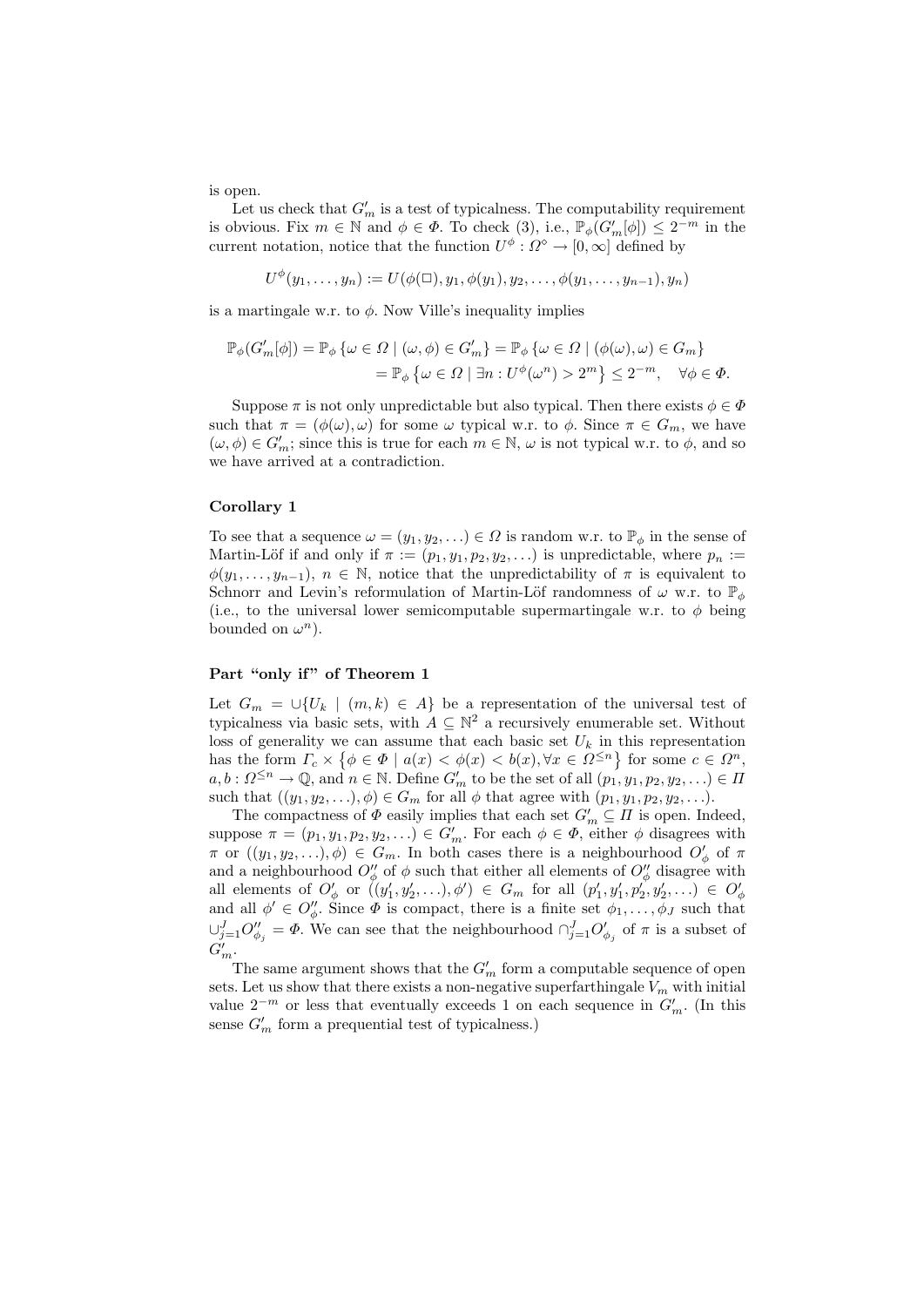Let  $G'_m = \bigcup \{U_k \mid (m, k) \in A\}$  be a representation of  $G'_m$  via basic sets, where  $A \subseteq \mathbb{N}^2$  is a recursively enumerable set. Let  $A = \bigcup_{i=1}^{\infty} A_i$  be a representation of A as the union of a computable sequence  $\emptyset \subset A_1 \subseteq A_2 \subseteq \cdots$  of finite sets. Fix an m. For each  $i \in \mathbb{N}$ , define a superfarthingale  $W_i$  as follows. Let N be so large that, for all  $x \in \Pi^N$  and  $(m, k) \in A_i$ , either  $\Gamma_x \subseteq U_k$  or  $\Gamma_x \cap U_k = \emptyset$ . (For example, we can set N to the largest  $n_k$  in (14) over k such that  $(m, k) \in A_i$ . For  $n \geq N$  and  $x \in \Pi^n$ , set

$$
W_i(x) := \begin{cases} 1 & \text{if } \varGamma_x \subseteq U_k \text{ for some } k \text{ with } (m, k) \in A_i \\ 0 & \text{otherwise.} \end{cases}
$$

After that proceed by backward induction. If  $W_i(x)$  is already defined for  $x \in$  $\Pi^n$ ,  $n = N, N - 1, ..., 1$ , set, for each  $x \in \Pi^{n-1}$ ,

$$
W_i(x) := \sup_{p \in [0,1]} \left( (1-p)W_i(x,p,0) + pW_i(x,p,1) \right). \tag{8}
$$

It is clear that  $W_i$  is a superfarthingale that does not depend on the choice of N.

We will need to establish several properties of  $W_i$ . First, it is lower semicontinuous. Indeed, there is an N (e.g., the largest  $n_k$  in (14) over  $(m, k) \in A_i$ ) such that  $W_i(x)$  is lower semicontinuous when x is restricted to  $\mathbb{I}^n$  with  $n \geq N$ . (It will even be lower semicomputable when x is restricted to  $\Pi^{\geq N}$ .) And the operation sup preserves lower semicontinuity:

**Lemma 4.** If a function  $f: X \times Y \to \mathbb{R}$  defined on the product of topological spaces X and Y is lower semicontinuous, then the function  $x \in X \mapsto q(x) :=$  $\sup_{y \in Y} f(x, y)$  is also lower semicontinuous.

*Proof.* It suffices to notice that, for each  $c \in \mathbb{R}$ ,  $\{x \mid q(x) > c\} = \{x \mid \exists y$ :  $f(x, y) > c$ , and projections of open sets are open.

The lower semicontinuity of  $W_i$  implies its lower semicomputability: indeed, we can restrict p to  $\mathbb{Q} \cap [0,1]$  in (8).

Let us check that  $W_i(\square) \leq 2^{-m}$ . Suppose that, on the contrary,  $W_i(\square) >$  $2^{-m}$ . Construct a forecasting system  $\phi$  as follows. For each  $x \in \Omega^n$ ,  $n =$  $0, 1, \ldots, N-1$ , choose  $\phi(x)$  such that

$$
(1 - \phi(x))W_i(x, \phi(x), 0) + \phi(x)W_i(x, \phi(x), 1)
$$
  
\n
$$
\geq \sup_{p \in [0,1]} ((1 - p)W_i(x, p, 0) + pW_i(x, p, 1)) - \epsilon/N = W_i(x) - \epsilon/N,
$$

where  $\epsilon > 0$  satisfies  $W_i(\square) > 2^{-m} + \epsilon$ . For each  $x \in \Omega^{\geq N}$ , define  $\phi(x)$  arbitrarily, say  $\phi(x) := 0$ . Since  $(\phi(\omega), \omega) \notin G'_m$  for all  $\omega \notin G_m[\phi]$ , we have  $W_i^{\phi}(\omega^N) = 0$  for all  $\omega \notin G_m[\phi]$ . Combining the fact that

$$
\left\{\omega \mid W_i^{\phi}(\omega^N) = 1\right\} \subseteq G_m[\phi]
$$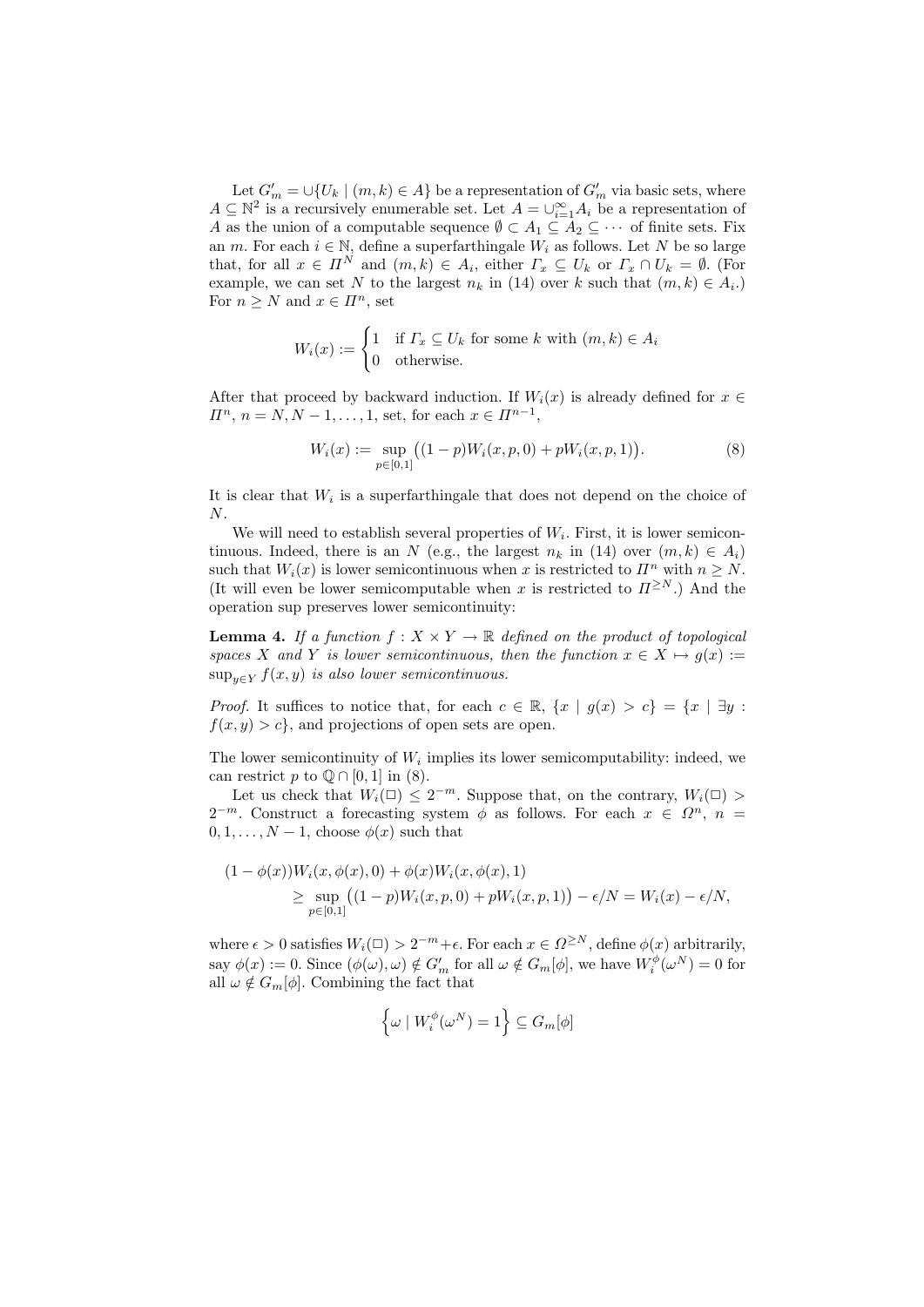with the fact that the function  $x \in \Omega^{\diamond} \mapsto S(x) := W_i^{\phi}(x) + \epsilon n/N$ , where n is the length of x, is a submartingale w.r. to  $\phi$ , we obtain

$$
\mathbb{P}_{\phi}(G_m[\phi]) \ge \mathbb{P}_{\phi}\left\{\omega \mid W_i^{\phi}(\omega^N) = 1\right\} = \mathbb{E}_{\phi}W_i^{\phi}(\omega^N) = \mathbb{E}_{\phi}(S(\omega^N) - \epsilon)
$$

$$
\ge S(\square) - \epsilon = W_i^{\phi}(\square) - \epsilon > 2^{-m}, \quad (9)
$$

where  $\mathbb{E}_{\phi}$  stands for the expectation of a function of  $\omega \in \Omega$  w.r. to  $\mathbb{P}_{\phi}$ . The inequality between the extreme terms of (9) fails by the definition of a test of typicalness.

Define  $V_m(x) := \sup_i W_i(x)$ ,  $x \in \Pi^{\diamond}$ , to be the limit of the non-decreasing sequence of superfarthingales  $W_i$ . It is clear that  $V_m$  is also a superfarthingale and  $V_m(\square) \leq 2^{-m}$ . Set  $\widetilde{V} := \sum_{m=1}^{\infty} V_m$ ; this is a lower semicomputable superfarthingale with initial value  $V(\square) \leq 1$  (so that  $V \in \mathcal{V}$  if we redefine  $V(\square) := 1$ ).

Now it is easy to finish the proof of the theorem. Suppose that  $\pi$  is not typical. Then  $\pi \in G'_m$  for all  $m \in \mathbb{N}$ . Then  $V(\pi^n) \to \infty$  as  $n \to \infty$ , and so  $\pi$  is not unpredictable.

# 6 Conclusion

In this section we will discuss some open problems and directions of further research (for further open problems and background information, see [17]).

## Quantitative prequential randomness

Let  $U$  be the universal superfarthingale. Let us denote its binary logarithm  $\log U(p_1, y_1, \ldots, p_n, y_n)$  by  $DU(p_1, y_1, \ldots, p_n, y_n)$  and call it the *deficiency of* unpredictability of  $(p_1, y_1, \ldots, p_n, y_n)$ . For  $\pi \in \Pi$ , set  $DU(\pi) := \sup_n DU(\pi^n)$ .

Let T be the universal test of typicalness. Let us denote its value  $T(\omega, \phi)$  by  $DT(\omega, \phi)$  and call it the *deficiency of typicalness*. The deficiency of typicalness  $DT(\pi)$  of  $\pi \in \Pi$  can now be defined as  $\inf_{\phi} DT(\omega, \phi)$ ,  $\phi$  ranging over the forecasting systems that agree with  $\pi$ . We can further define  $DT(p_1, y_1, \ldots, p_n, y_n)$  as the infimum of  $DT(\pi)$ ,  $\pi \in \Pi$  ranging over all continuations of  $(p_1, y_1, \ldots, p_n, y_n)$ .

In this paper we have demonstrated the equivalence of unpredictability and typicalness in the prequential setting:  $DU(\pi) < \infty$  if and only if  $DT(\pi) < \infty$ . A natural next step is to study inequalities between the deficiency of unpredictability and the deficiency of typicalness. The arguments of this paper show that  $DU \approx DT$ . It would be interesting to establish optimal explicit inequalities.

#### Stripped algorithmic theory of randomness

The non-algorithmic counterpart of the notion of randomness is Cournot's principle (see, e.g., [20]): a data sequence is not random if it belongs to a pre-specified event of small probability. Therefore, the non-algorithmic counterpart of equivalence of various notions of randomness is the closeness of various notions of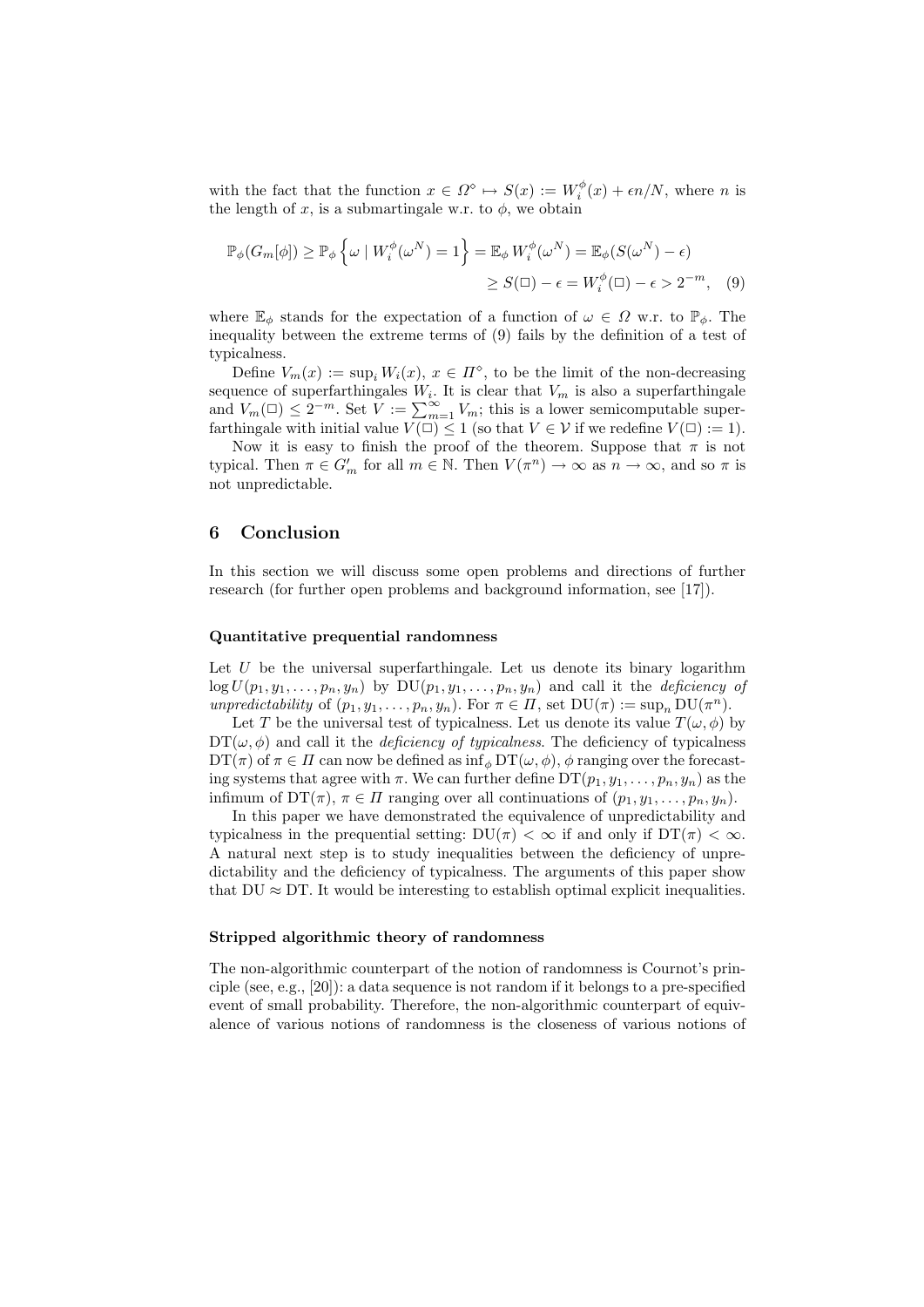probability. As the notion of randomness branches into unpredictability and typicalness, the notion of probability branches into game-theoretic probability and measure-theoretic probability. Unfortunately, the equivalence of unpredictability and typicalness does not translate automatically into equivalence between gametheoretic and measure-theoretic probability. In this subsection we will give some definitions, and in the next will state an open problem.

Measure-theoretic probability, as formalized by Kolmogorov [11], is standard. The game-theoretic approach to probability is as old as measure-theoretic (see, e.g., von Mises [16] and Ville [22]) but game-theoretic probability was formalized only recently [23, 7, 21]. Game-theoretic probability can be introduced as either upper or lower probability; its natural home is the prequential framework.

If E is a prequential event (i.e., a subset of  $\Pi$ ), the upper probability of E is

$$
\overline{\mathbb{P}}(E) := \inf \left\{ \epsilon : \exists V : V(\square) = \epsilon \text{ and } \forall \pi \in \Pi : \limsup_{n} V(\pi^n) \ge 1 \right\},\qquad(10)
$$

where  $V$  ranges over the non-negative farthingales. It is clear that nothing changes if lim sup is replaced by sup or lim inf (we can always stop when 1 is reached) and/or if we allow  $V$  to range over the non-negative superfarthingales. The *lower probability* of E is defined as

$$
\underline{\mathbb{P}}(E) := 1 - \overline{\mathbb{P}}(E^c),
$$

where  $E^c$  is the complement of E. The exact probability of E exists if  $\overline{\mathbb{P}}(E)$  =  $\mathbb{P}(E)$  and is equal to this common value.

## Open problem

Consider the situation where the forecaster's prediction  $y_n$  is restricted to a finite set  $F_n \subseteq [0,1]$  (the most interesting case is where  $F_n$  is a grid of points in [0, 1] becoming more and more dense as  $n \to \infty$ ; alternatively, we could consider  $F_n := \mathbb{Q} \cap [0,1]$  instead of finite  $F_n$ ). The sample space, denoted

$$
\Pi := \prod_{n=1}^{\infty} (F_n \times \{0, 1\}),\tag{11}
$$

is the set of all possible sequences of predictions and actual outcomes.

For each set  $E \subseteq \Pi$ , we can define its upper probability  $\overline{P}(E)$  as before, by (10). We can also give the following "dual" definition, in the spirit of [10], Section 10.2. For each forecasting system  $\phi$ , let  $\mathbb{P}^{\phi}$  be the probability distribution on  $\Pi$ corresponding to the following process:  $p_1$  is chosen according to  $\phi$  ( $p_1 := \phi(\square)$ ), then  $y_1$  is chosen according to the Bernoulli distribution with parameter  $p_1$ , then  $p_2$  is chosen according to  $\phi$  ( $p_2 := \phi(y_1)$ ), then  $y_2$  is chosen according to the Bernoulli distribution with parameter  $p_2$ , etc. Set

$$
\mathbb{P}^*(E):=\sup_{\phi}\mathbb{P}^{\phi}(E).
$$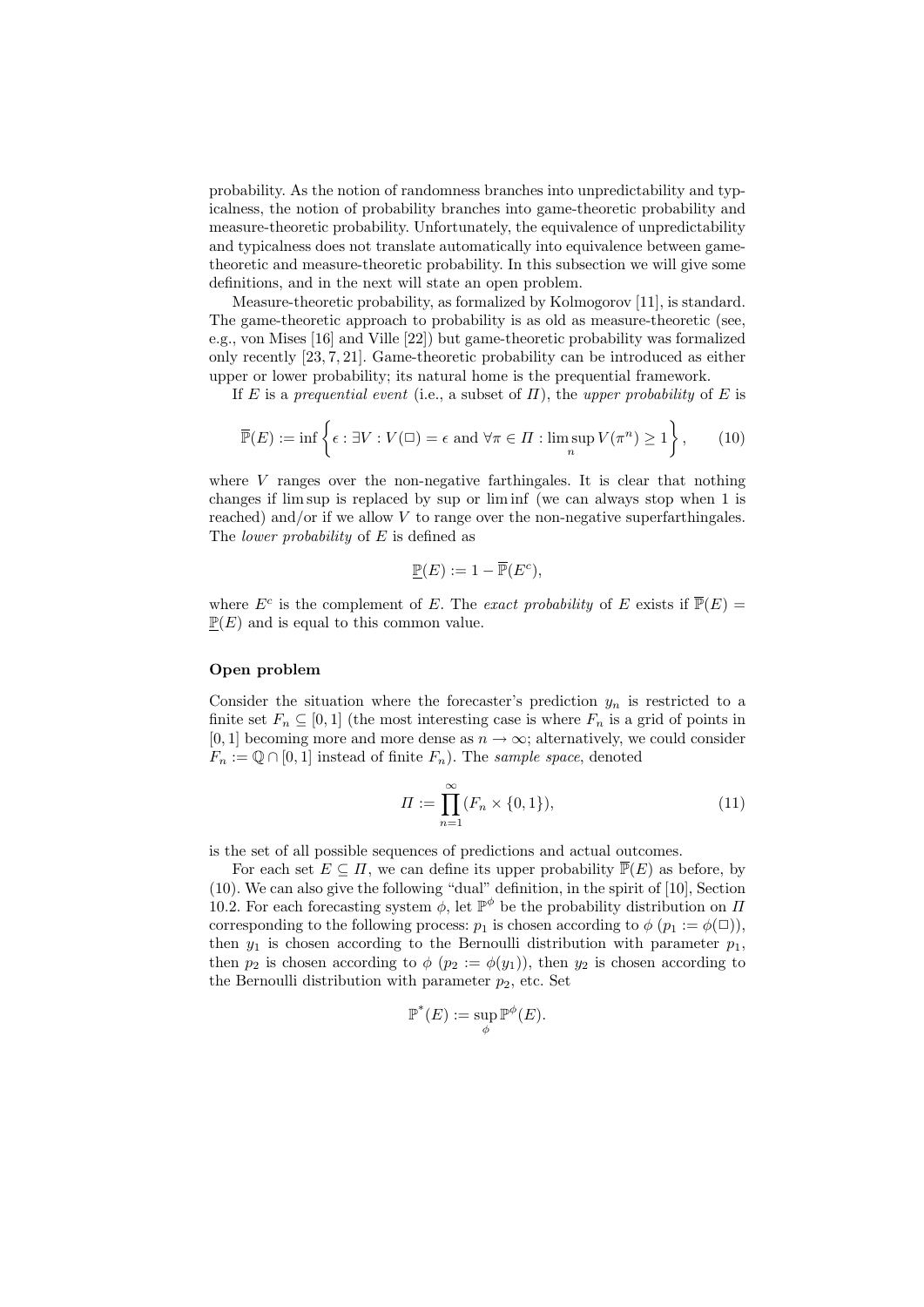We are mostly interested in the case of a Borel  $E$ , in which case the notation  $\mathbb{P}^{\phi}(E)$  is unambiguous. In general,  $\mathbb{P}^{\phi}(E)$  can be understood to be the outer measure of E.

Question 1. Suppose E is Borel. Is it true that  $\overline{\mathbb{P}}(E) = \mathbb{P}^*(E)$ ?

The argument of this paper shows that for open  $E$  the answer is "yes". As a next step, it would be interesting to find the answer for closed  $E$  and other  $E$ in the low classes of the Borel hierarchy (such as  $\Sigma_2^0$  and  $\Pi_2^0$ ).

Natural extensions of Question 1 are:

- What is the answer when the upper probabilities are replaced by upper expectations?
- Can anything be said for  $F_n = [0, 1], \forall n$ ? (Because of measurability issues, this question might be less clear-cut and, therefore, less interesting than the case of finite  $F_n$ : cf. [21], pp. 168–169.)

### Randomized forecasting systems

In this paper we only considered deterministic forecasting systems. It would be interesting to extend Theorem 1 and its future quantitative and non-algorithmic versions (as discussed in the previous subsections) to the case of randomized forecasting systems.

#### Acknowledgements

The main result of this paper is motivated by Question 1, which has been asked independently by several people, including Glenn Shafer and, more recently, Sasha Shen. Shen's version, where  $F_n$  (cf. (11)) are finite, is especially interesting; I am grateful to him for reviving my interest in this problem. This work was partially supported by EPSRC (grant EP/F002998/1).

# References

- 1. Laurent Bienvenu. Caractérisations de l'aléatoire par les jeux: impredictibilité et stochasticité. PhD thesis, Université de Provence, 2008.
- 2. Patrick Billingsley. Convergence of Probability Measures. Wiley, New York, 1968.
- 3. A. Philip Dawid. Statistical theory: the prequential approach. Journal of the Royal Statistical Society A, 147:278–292, 1984.
- 4. A. Philip Dawid. Calibration-based empirical probability (with discussion). Annals of Statistics, 13:1251–1285, 1985.
- 5. A. Philip Dawid. Fisherian inference in likelihood and prequential frames of reference (with discussion). Journal of the Royal Statistical Society B, 53:79–109, 1991.
- 6. A. Philip Dawid. Prequential analysis. In Samuel Kotz, Campbell B. Read, and David L. Banks, editors, Encyclopedia of Statistical Sciences, volume 1 (update), pages 464–470. Wiley, New York, 1997.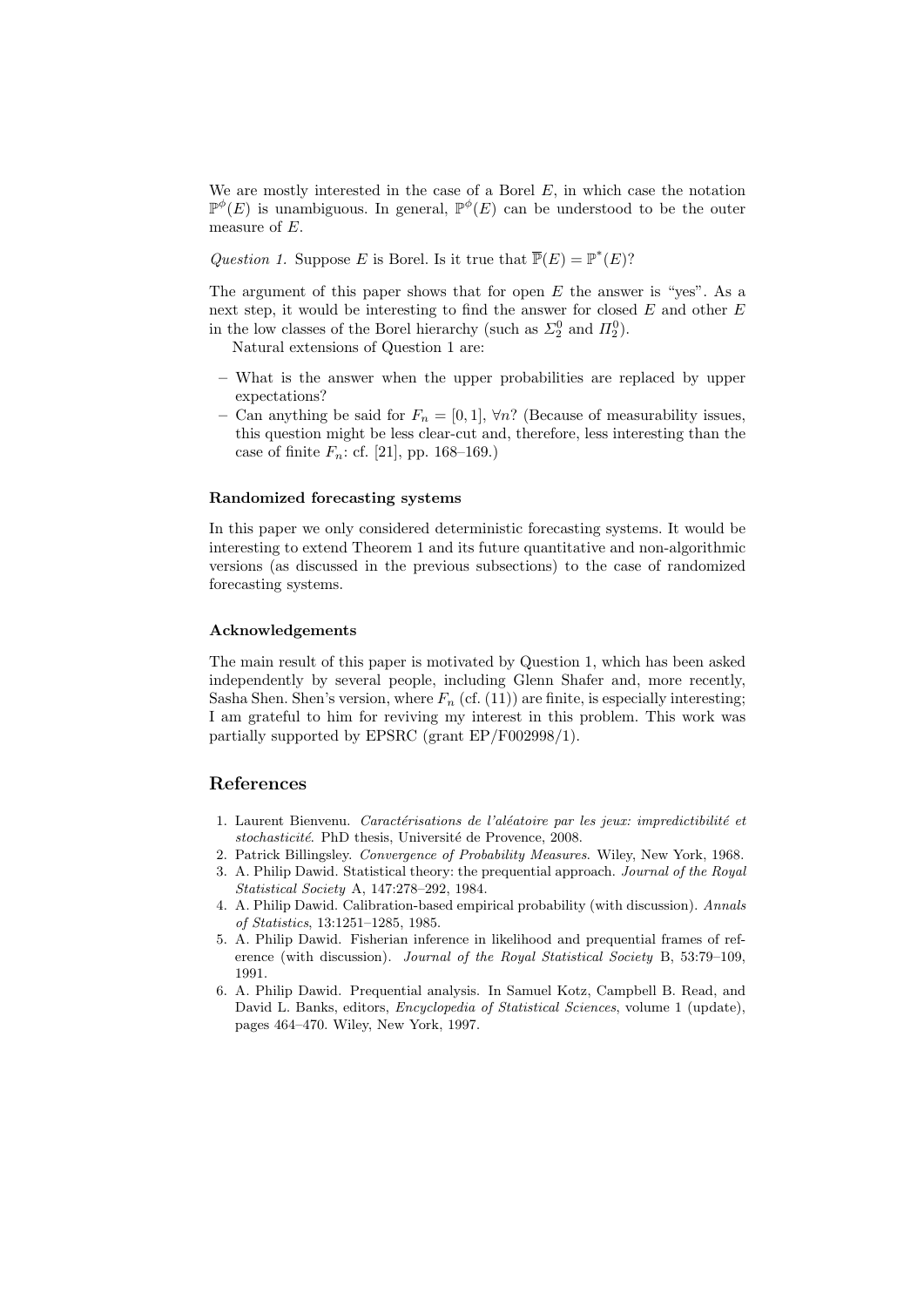- 7. A. Philip Dawid and Vladimir Vovk. Prequential probability: principles and properties. Bernoulli, 5:125–162, 1999.
- 8. Ryszard Engelking. General Topology. Heldermann, Berlin, second edition, 1989.
- 9. Peter Gács. Uniform test of algorithmic randomness over a general space. Theoretical Computer Science, 341:91–137, 2005.
- 10. Peter J. Huber. Robust Statistics. Wiley, New York, 1981.
- 11. Andrei N. Kolmogorov. Grundbegriffe der Wahrscheinlichkeitsrechnung. Springer, Berlin, 1933. English translation: Foundations of the Theory of Probability. Chelsea, New York, 1950.
- 12. Leonid A. Levin. On the notion of a random sequence. Soviet Mathematics Doklady, 14:1413–1416, 1973.
- 13. Leonid A. Levin. Uniform tests of randomness. Soviet Mathematics Doklady, 17:337–340, 1976. The Russian original in: Доклады АН СССР 227(1), 1976.
- 14. Per Martin-Löf. The definition of random sequences. *Information and Control*, 9:602–619, 1966.
- 15. Per Martin-Löf. Notes on Constructive Mathematics. Almqvist & Wiksell, Stockholm, 1970.
- 16. Richard von Mises. Grundlagen der Wahrscheinlichkeitsrechnung. Mathematische Zeitschrift, 5:52–99, 1919.
- 17. On-line prediction wiki, http://onlineprediction.net.
- 18. Judea Pearl. Causal diagrams for empirical research (with discussion). Biometrika, 82:669–710, 1995.
- 19. Claus P. Schnorr. Zufälligkeit und Wahrscheinlichkeit. Springer, Berlin, 1971.
- 20. Glenn Shafer. From Cournot's principle to market efficiency. In Jean-Philippe Touffut, editor, Augustin Cournot: Modelling Economics, pages 55–95. Edward Elgar, 2007. Can be downloaded from http://probabilityandfinance.com, Working Paper 15.
- 21. Glenn Shafer and Vladimir Vovk. Probability and Finance: It's Only a Game! Wiley, New York, 2001.
- 22. Jean Ville. Etude critique de la notion de collectif. Gauthier-Villars, Paris, 1939.
- 23. Vladimir Vovk. A logic of probability, with application to the foundations of statistics (with discussion). Journal of the Royal Statistical Society B, 55:317–351, 1993.

# A Effective topology

In this section we will give definitions of various notions connected with computability in topological spaces, mainly following Martin-Löf [15] (see also [9], Appendix C.2). The details of the definitions become important only in the proofs. We will use the terminology of Engelking [8].

In this appendix and in some proofs in the main part of the paper we will be using the following notation for  $n \in \mathbb{N}$ :  $\Omega^n := \{0,1\}^n$  is the set of all finite binary sequences of length n;  $\Omega^{\leq n}$  is the set of all finite binary sequences of length at most  $n; \, \Pi^n := ([0,1] \times \{0,1\})^n; \, \Pi^{\geq n} := \cup_{i=n}^{\infty} ([0,1] \times \{0,1\})^i.$ 

An *effective topological space* is a second-countable topological space with a fixed numbering  $(U_k)_{k=1}^{\infty}$  of its countable base. In other words, an effective topological space is a triple  $(X, \mathcal{O}, (U_k)_{k=1}^\infty)$ , where  $(X, \mathcal{O})$  is a topological space and  $(U_k)_{k=1}^{\infty}$  is a numbering of its countable base. The family  $(U_k)_{k=1}^{\infty}$  is called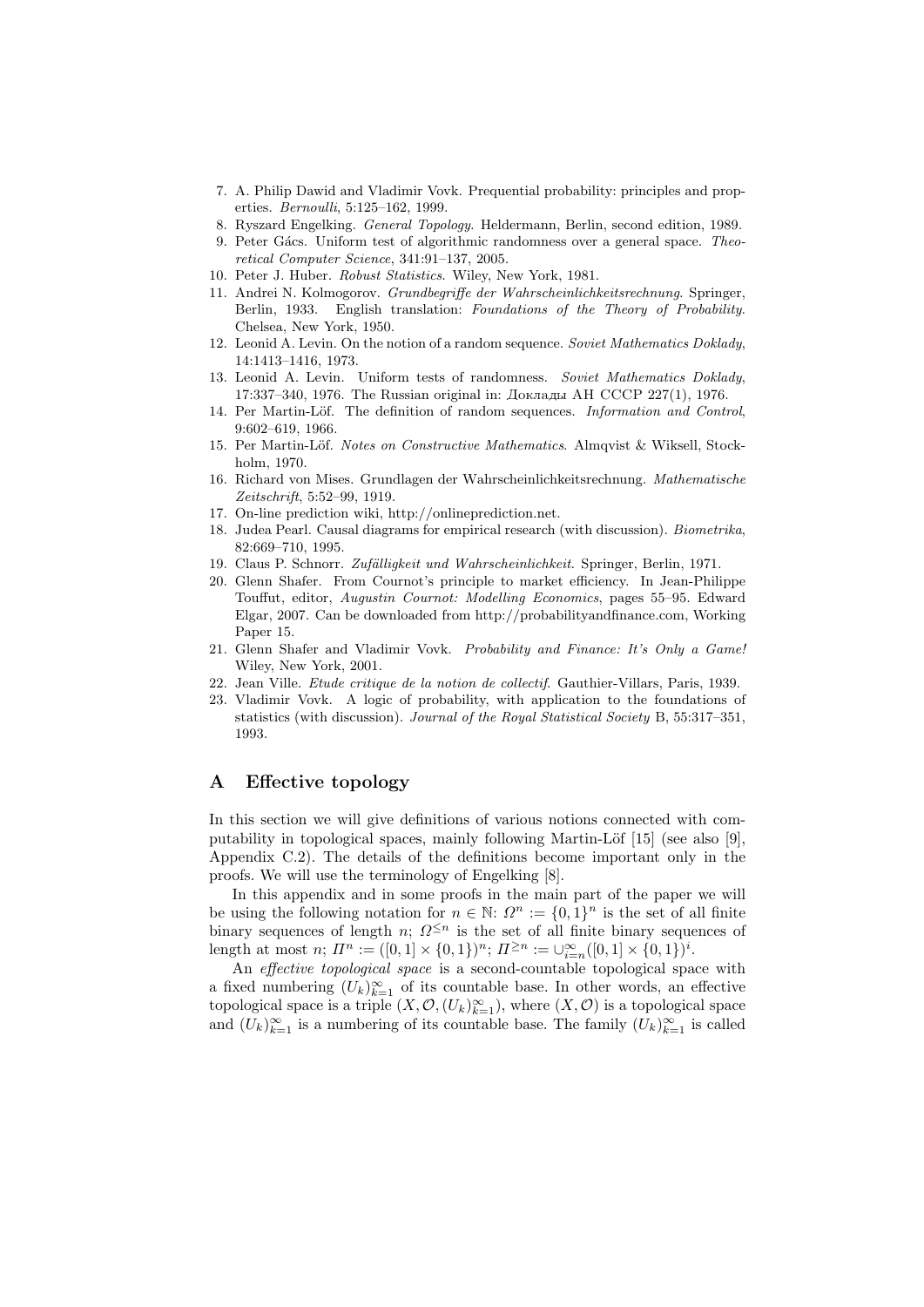the effective base of the effective topological space, and its elements are called basic sets. Finite unions of basic sets are called simple sets. We do not distinguish between two effective topological spaces  $(X, \mathcal{O}, (U_k)_{k=1}^\infty)$  and  $(X', \mathcal{O}', (U'_k)_{k=1}^\infty)$ if  $(X, \mathcal{O}) = (X', \mathcal{O}')$  and there exists a computable bijection  $f : \mathbb{N} \to \mathbb{N}$  such that  $U'_k = U_{f(k)}$  for all k.

Example 1  $(N)$ . The usual discrete topology on N has as its base the set of all singletons  $\{k\}, k \in \mathbb{N}$ . They can serve as the effective base,  $U_k := \{k\}.$ 

*Example 2*  $(\overline{N})$ . The effective base of  $\overline{N} := N \cup \{\infty\}$  consists of both the singletons  $\{k\}$  and the sets  $\{k, k+1, \ldots, \infty\}$ . Set  $U_{2k-1} := \{k\}$  and  $U_{2k} := \{k, k+1, \ldots, \infty\}$ ,  $k \in \mathbb{N}$ .

Example 3 (R). The topology on R has as its base the set of all intervals  $(a, b)$ ,  $a < b$ . To make R into an effective topological space, fix a computable enumeration  $(a_k, b_k)$ ,  $k = 1, 2, \ldots$ , of all intervals with rational end-points, and take  $U_k := (a_k, b_k)$  as the effective base.

Example 4 ( $\Omega$ ). The topology on  $\Omega := \{0,1\}^{\infty}$  is the usual product topology, which makes  $\Omega$  a compact topological space. To make it into an effective topological space, fix a computable bijection  $f : \mathbb{N} \to \Omega^{\diamond}$  and take  $U_k := \Gamma_{f(k)}$  as the effective base.

Example 5 ( $\Phi$ ). The basic sets in  $\Phi$  (the set of all forecasting systems) have the form

$$
\{\phi \in \Phi \mid a(x) < \phi(x) < b(x), \forall x \in \Omega^{\le n}\}\tag{12}
$$

for some  $n \in \mathbb{N}$  and  $a, b : \Omega^{\leq n} \to \mathbb{Q}$ . Let  $(n_k, a_k, b_k), k = 1, 2, \ldots$ , be a computable enumeration of all such triples  $(n, a, b)$ . Set  $U_k$  to (12) with  $(n, a, b) := (n_k, a_k, b_k).$ 

Example 6 (Π). The topology on the prequential space  $\Pi$  is the standard product topology of  $[0, 1] \times \{0, 1\} \times [0, 1] \times \{0, 1\} \times \cdots$ . The basic sets are

$$
\{(p_1, y_1, p_2, y_2, \ldots) \in \Pi \mid a_1 < p_1 < b_1, y_1 = c_1, \ldots, a_n < p_n < b_n, y_n = c_n\} \tag{13}
$$

where *n* ranges over N,  $a_i, b_i \in \mathbb{Q}$ , and  $c_i \in \{0, 1\}$ ,  $i = 1, ..., n$ . Let

$$
(n_k, a_{1,k}, b_{1,k}, c_{1,k}, \dots, a_{n_k,k}, b_{n_k,k}, c_{n_k,k})
$$
\n
$$
(14)
$$

be a computable enumeration of all such sequences  $(n, a_1, b_1, c_1, \ldots, a_n, b_n, c_n)$ . We can define  $U_k$  as (13) with (14) in place of  $(n, a_1, b_1, c_1, \ldots, a_n, b_n, c_n)$ .

Let X' and X" be two effective topological spaces with effective bases  $(U'_k)_{k=1}^{\infty}$ and  $(U''_k)_{k=1}^{\infty}$ , respectively. The Cartesian product of X' and X'' is the product of the topological spaces X' and X'' equipped with the effective base  $(U_k)_{k=1}^{\infty}$ , where  $U_{f(k',k'')} := U'_{k'} \times U''_{k''}$  and  $f : \mathbb{N}^2 \to \mathbb{N}$  is a fixed computable bijection. We will be particularly interested in the product  $\Omega \times \Phi$ ; sometimes we will need products of more than two spaces, such as  $\Omega \times \Phi \times \mathbb{R} := (\Omega \times \Phi) \times \mathbb{R}$ .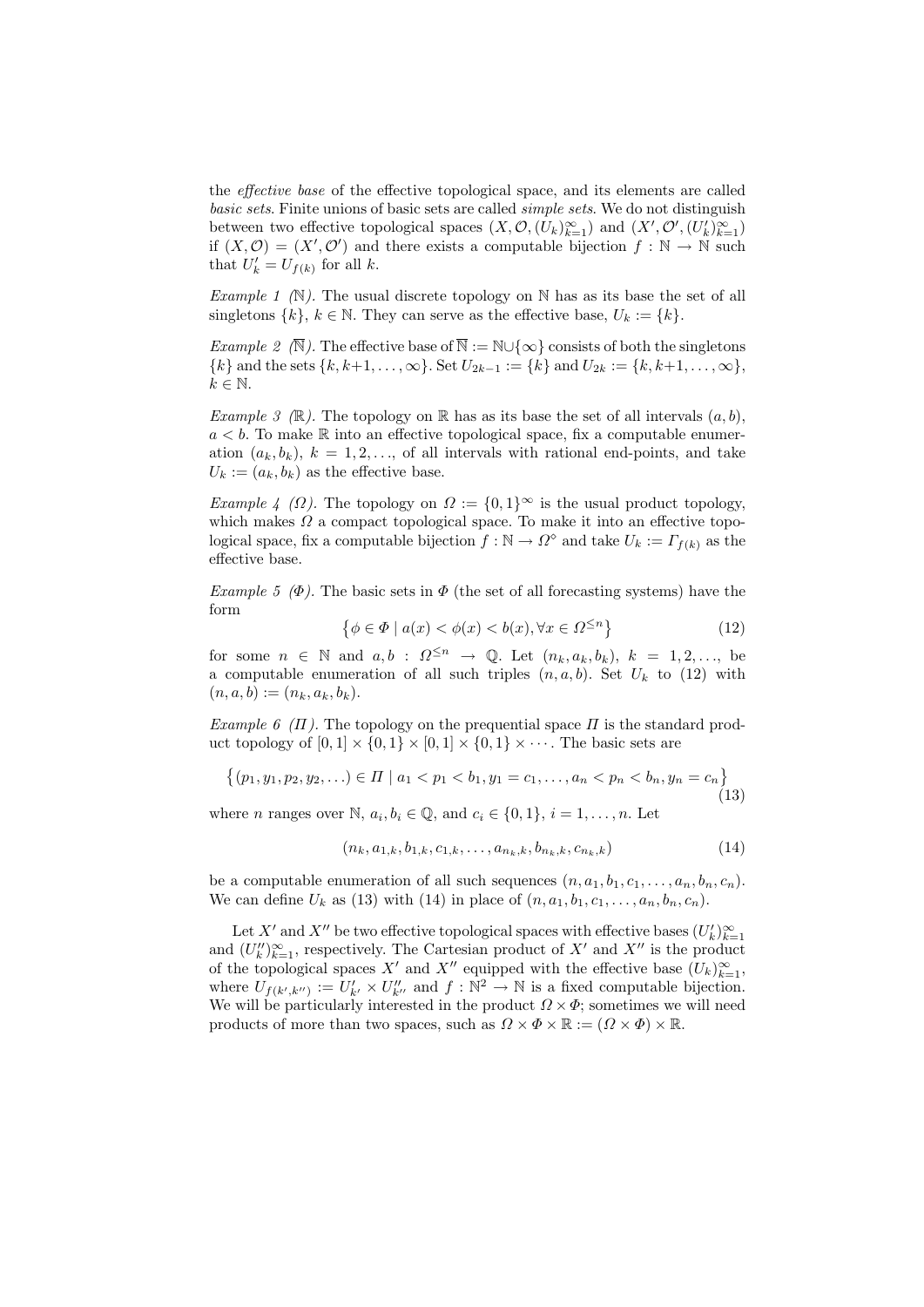Let X be an effective topological space with effective base  $(U_k)_{k=1}^{\infty}$ . As described in the previous paragraph, we define the structure of an effective topological space on the power set  $X^n$ ,  $n \in \mathbb{N}$ ; let the effective base in  $X^n$  be  $(U_k^n)_{k=1}^{\infty}$ . For  $n = 0$ ,  $X^0$  is the trivial one-element effective topological space with all  $U_k = X^0, k \in \mathbb{N}$ . The set  $X^*$  of all finite sequences of elements of X is equipped with the topology of the direct sum of  $X^n$ ,  $n \geq 0$ . An effective base in it can be defined by  $U_{f(n,k)} := U_k^n$ , where  $f : (\mathbb{N} \cup \{0\}) \times \mathbb{N} \to \mathbb{N}$  is a computable bijection.

Let X be a fixed effective topological space with effective base  $(U_k)_{k=1}^{\infty}$ . An open set  $G \subseteq X$  is said to be *effectively open* if it can be represented in the form  $\bigcup \{U_k \mid k \in A\}$  for a recursively enumerable set  $A \subseteq \mathbb{N}$ . For any effectively open set G we only consider its representations  $\cup \{U_k \mid k \in A\}$  such that

$$
\overline{U_k} \subseteq G; \tag{15}
$$

it is clear that this can be done without loss of generality. A computable sequence of open sets is a sequence of open sets  $G_1, G_2, \ldots$  such that there exists a recursively enumerable set  $A \subseteq \mathbb{N}^2$  satisfying  $G_m = \bigcup \{U_k \mid (m, k) \in A\}$  for all  $m \in \mathbb{N}$ . A computable family of sequences of open sets is a family  $(G_{l,m})$ ,  $l, m \in \mathbb{N}$ , of sequences of open sets such that there exists a recursively enumerable set  $A \subseteq \mathbb{N}^3$ satisfying  $G_{l,m} = \bigcup \{U_k \mid (l,m,k) \in A\}$  for all  $l,m$ . The existence of a universal Turing machine immediately implies

**Lemma 5.** There exists a computable family  $(G_{l,m})$  of sequences of open sets such that for any computable sequence  $G'_m$  of open sets there exists  $l \in \mathbb{N}$  such that  $G'_m = G_{l,m}$  for all  $m \in \mathbb{N}$ .

Any computable family of sequences of open sets satisfying the condition in Lemma 5 will be called a universal computable family of sequences of open sets.

A function  $f: X \to \mathbb{R}$  is called *lower semicomputable* if the set  $\{(x, r) \mid x \in$  $X, r \in \mathbb{R}, f(x) > r$  is effectively open in  $X \times \mathbb{R}$ . Similarly, a function  $f: X \to \overline{\mathbb{N}}$ is lower semicomputable if the set  $\{(x, r) | x \in X, r \in \mathbb{N}, f(x) \geq r\}$  is effectively open in  $X \times \mathbb{N}$ . A sequence  $f_1, f_2, \ldots$  of lower semicomputable functions  $f_l: X \to$ R is called *computable* if the set  $\{(l, x, r) | x \in X, r \in \mathbb{R}, f_l(x) > r\}$  is effectively open in  $\mathbb{N} \times X \times \mathbb{R}$ . The existence of a universal Turing machine also implies

**Lemma 6.** There exists a computable sequence  $f_1, f_2, \ldots$  of lower semicomputable functions that contains every lower semicomputable function.

Any computable sequence of lower semicomputable functions satisfying the condition in Lemma 6 will be called a universal computable sequence of lower semicomputable functions.

A function  $f : X \to \mathbb{R}$  is called *computable* if both f and  $-f$  are lower semicomputable. It is easy to see that the analogue of Lemma 6 does not hold for computable functions.

# Weak topology

In this subsection we will establish a connection between the topology of Example 5 and the weak topology on the set of probability measures on  $\Omega$  ([2], Appendix III;  $[9]$ , Appendix C.2).